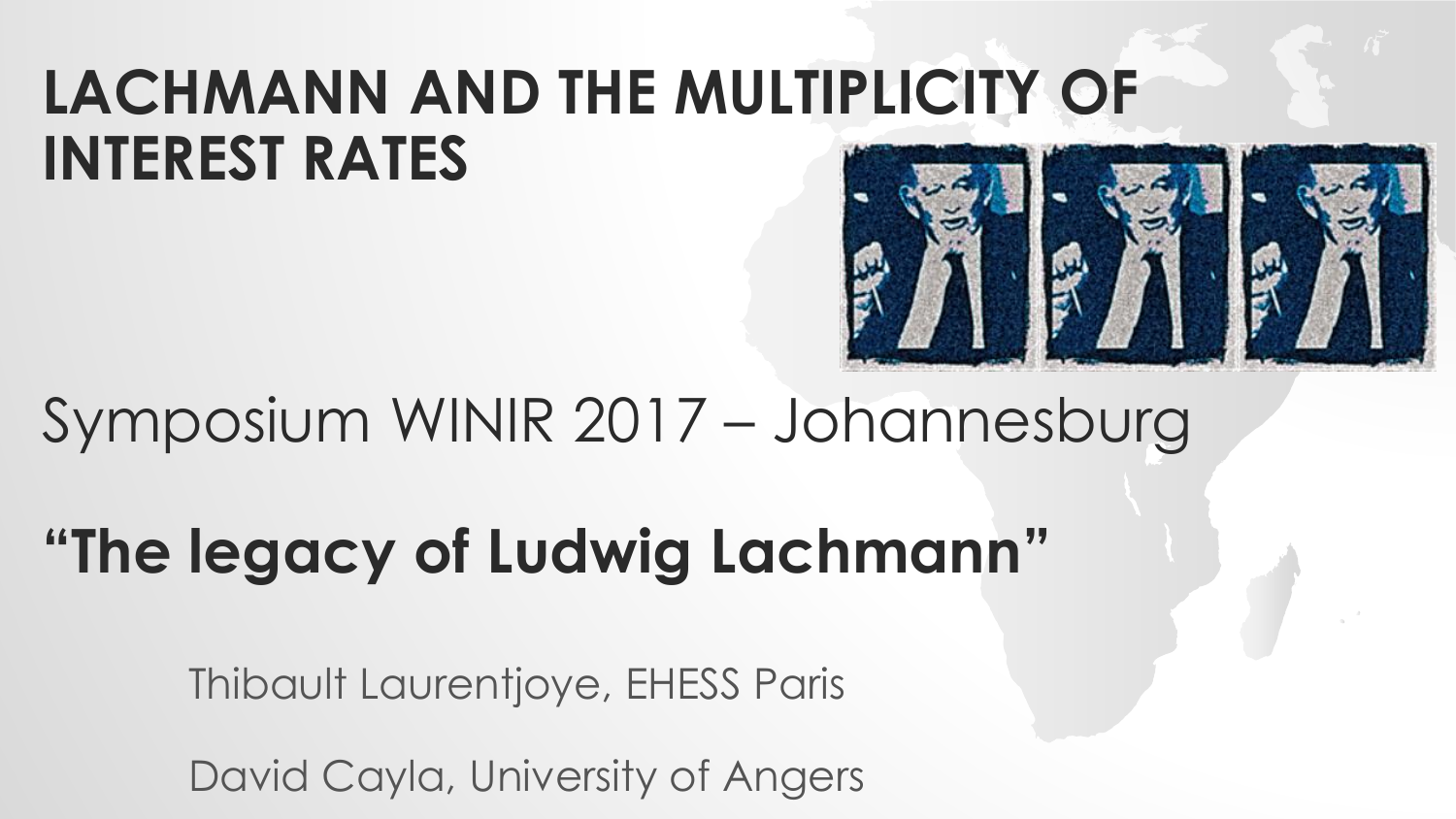- $\triangleright$  The concepts of natural and equilibrium interest rates are commonly used in economic theory and policy.
- $\triangleright$  There has been a controversy surrounding the way to identify precisely what this rate is/should be, and several authors have expressed doubts regarding its unicity.
- $\triangleright$  The value of the natural rate of interest is often taken for granted, whereas it depends upon many variables and parameters – which can lead to multiplicity of simultaneous rates.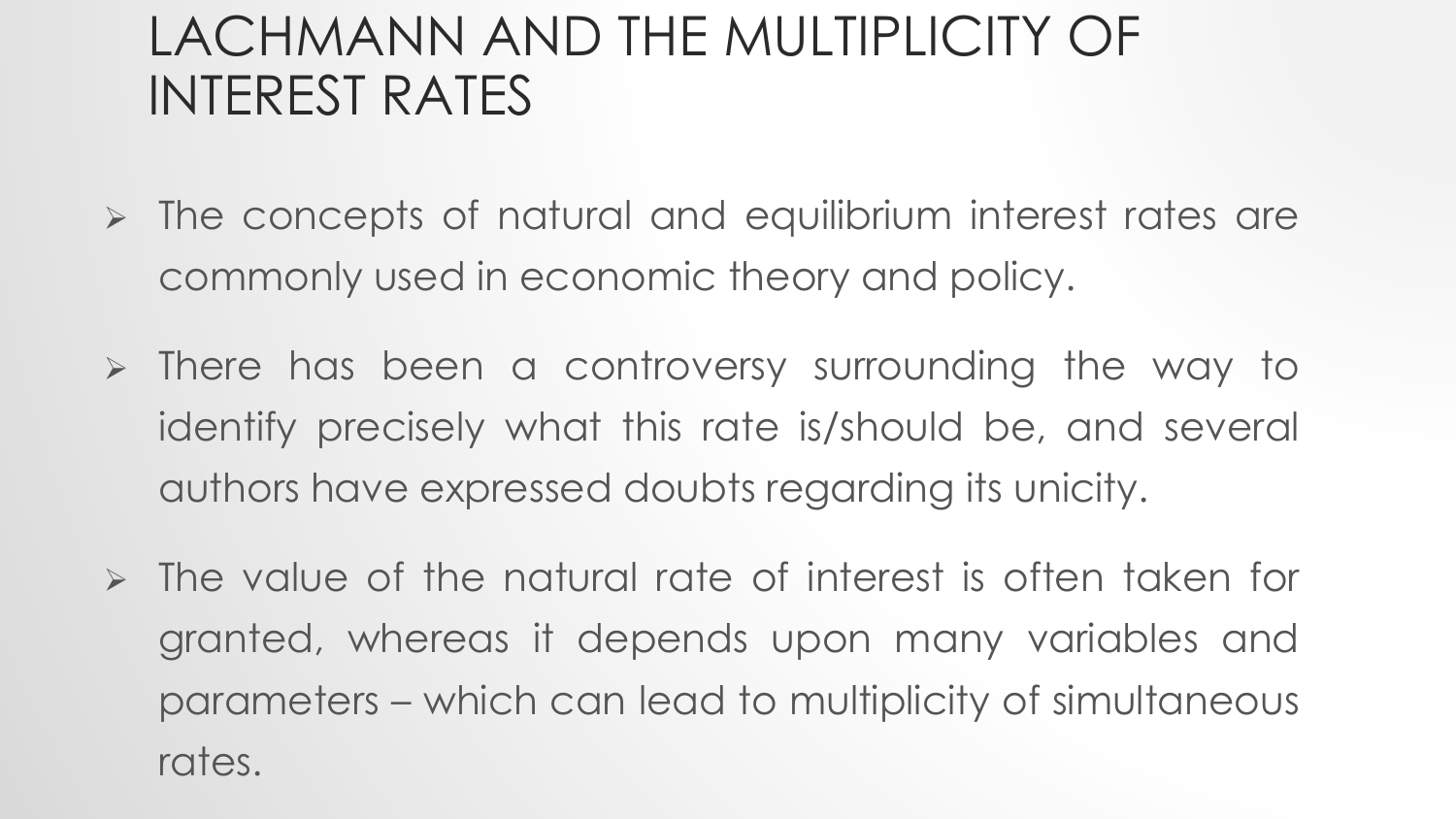"**The natural of 'equilibrium' rate provides a benchmark for the measuring the stance of monetary policy**, with policy expansionary (contractionary) if the short-term real interest rate lies below (above) the natural rate. This role is illustrated clearly in monetary policy rules such as the Taylor (1993) rule, according to **which the real interest exceeds the natural when inflation exceeds its target rate**, and vice versa, all things equal."

San Francisco FED Working Paper 2016-11, p.1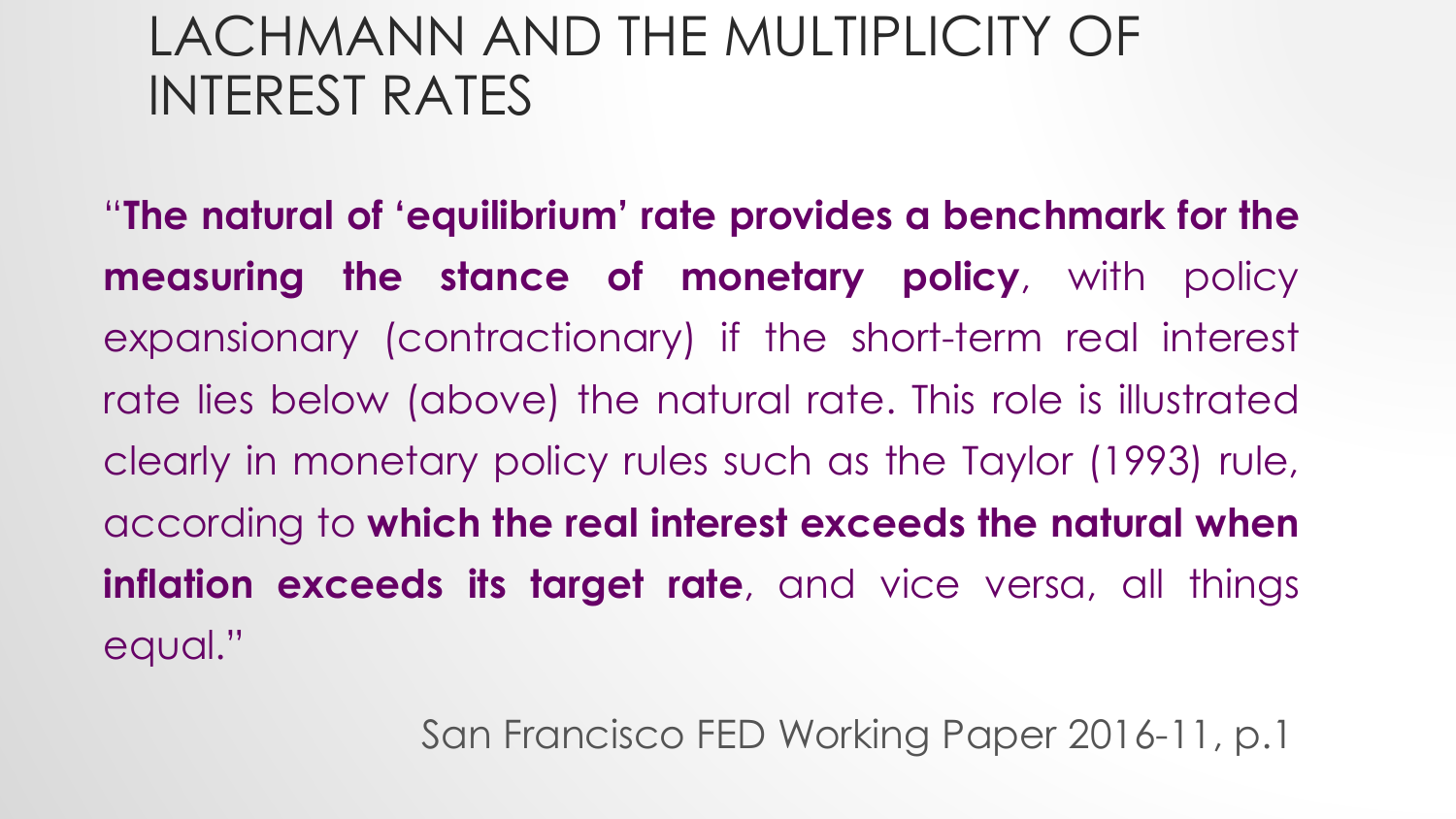- **Exambel 2** Lachmann has a unique role in the debate surrounding the multiplicity of interest rates, as he understood in depth both sides of the initial argument (Hayek vs Sraffa) as well as the subsequent contribution made by Keynes in Chap 17 of the General Theory.
- Lachmann's direct contributions to the debate can be found in Lachmann's 1956 Capital and its Structure, and in an article published in 1986 entitled "Austrian Economics under fire: the Hayek-Sraffa Duel in Retrospect".
- Lachmann tried to reconcile Hayek's conclusions with Sraffa's critique and Keynes considerations on specific commodity rates.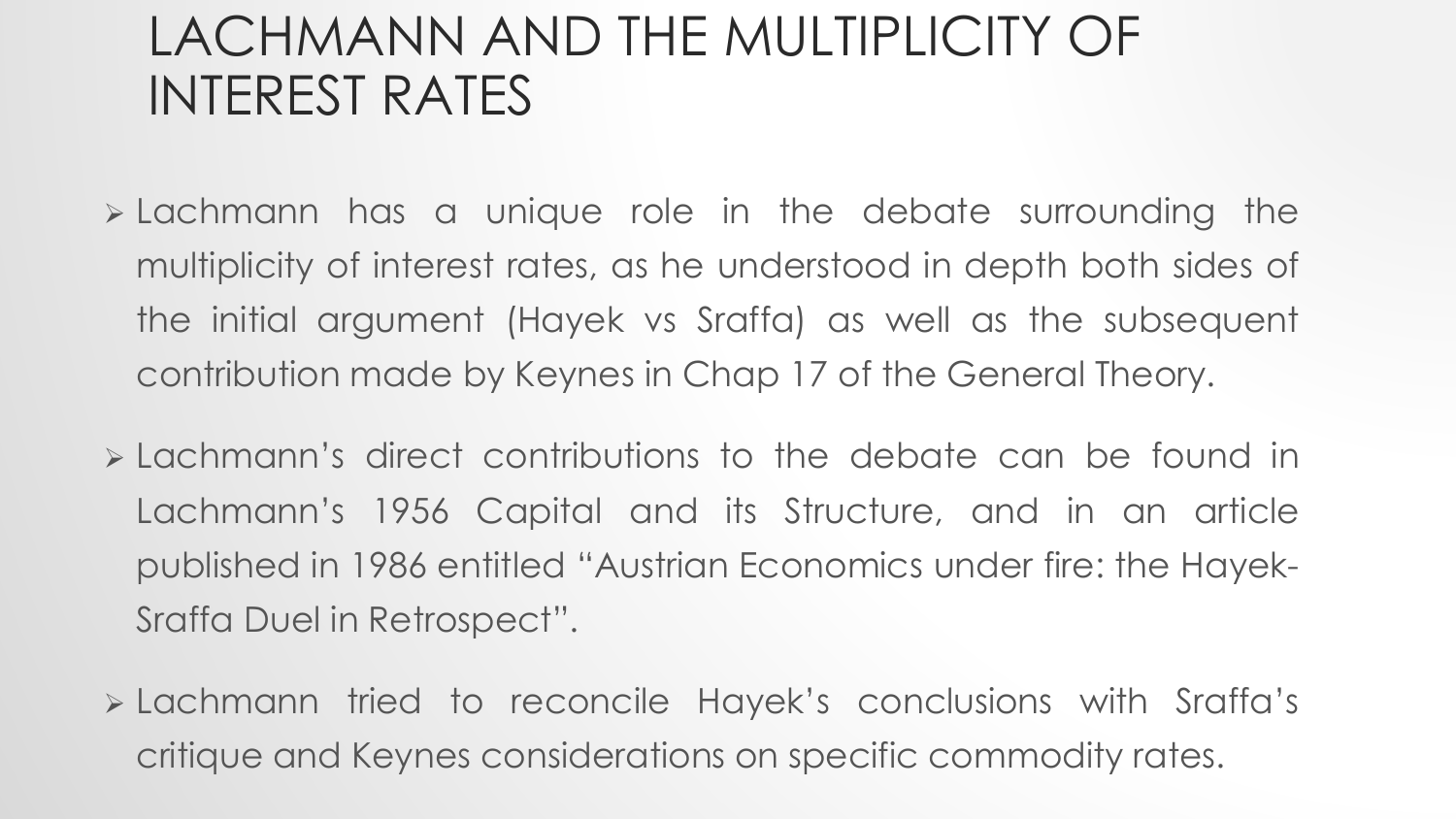- We believe, however, that other writings of Lachmann's help shed additional light on the issues at stake.
- In particular, Lachmann's emphasis on the heterogeneity of preferences and expectations, as well as his reluctance to treat capital phenomena in "equilibrium terms" (Lachmann 1986b: *Market as an economic process*).
- The result of incorporating elements of Lachmann's radical subjectivism into the analysis of multiple interest rates could provide new dimensions to the problem.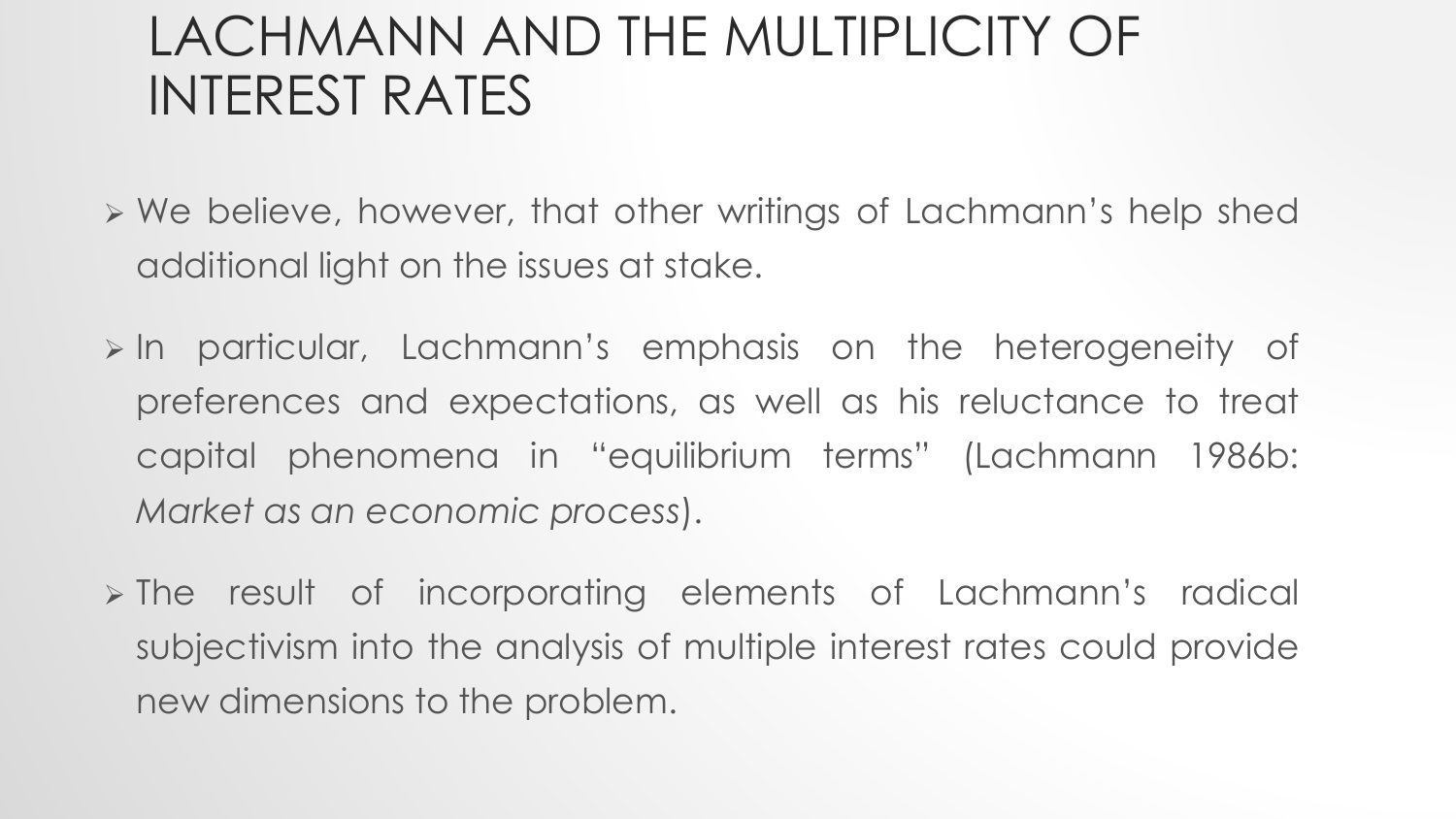- > This presentation will be organised as follows:
	- $\triangleright$  In the first section, we will present the central aspects of the initial debate between Hayek and Sraffa: the interaction of natural and equilibrium rates, and the reasons why there can be multiple interest rates.
	- The second section will be devoted to the analysis of futures markets, which are a feature of the real world whose functioning enables to calculate, compare and – according to Keynes and Lachmann – equalise the specific rates of interest of various commodities ('own-rates').
	- The third section will provide new insights based on the incorporation of some of the features of Lachmann's economic framework, in the form of open questions.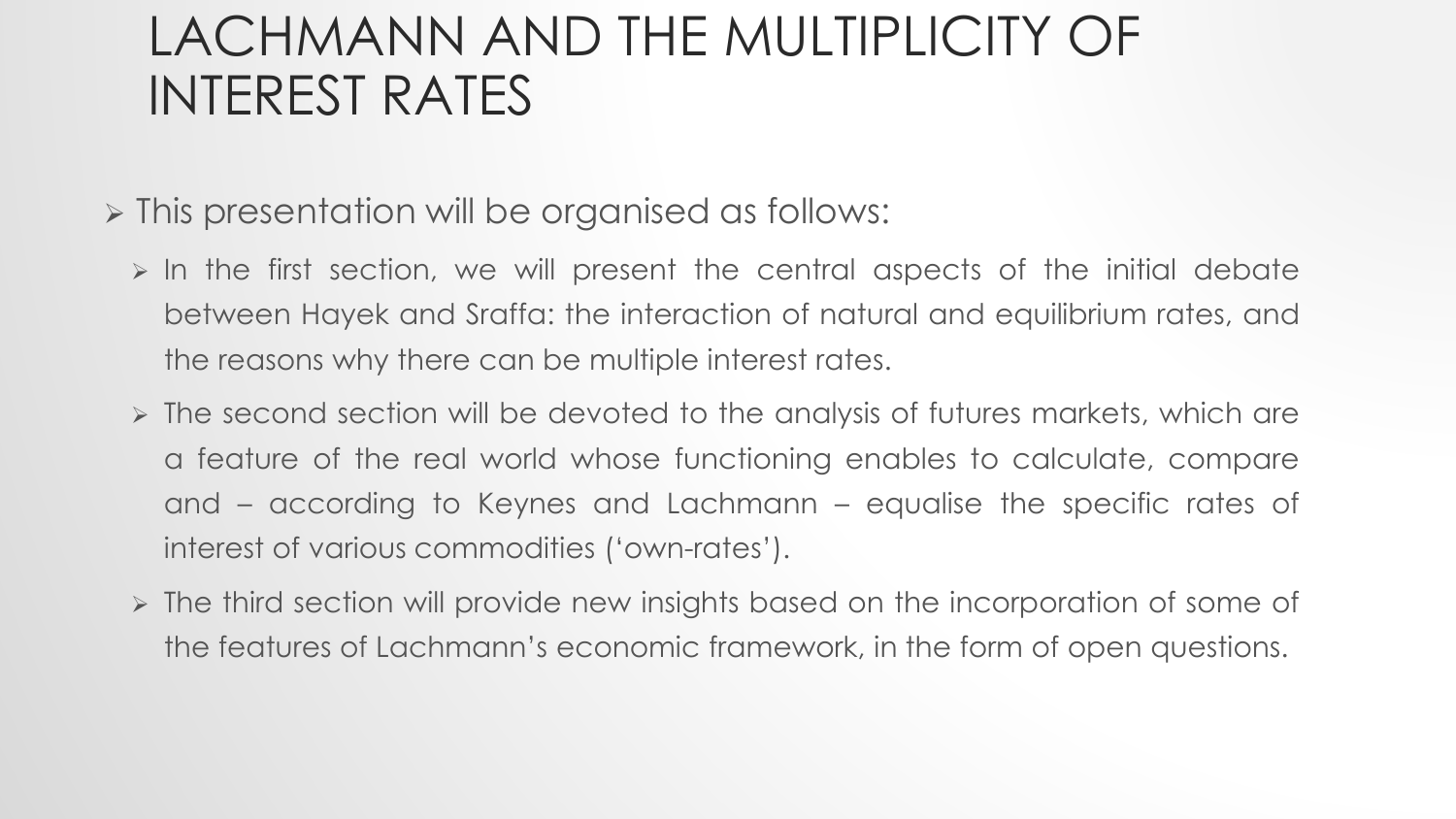- The term "natural rate of interest" was coined by Knut Wicksell in his 1898 book *Geldzins und Güterpreise (Interest and Prices)*, chapter 8:
- **Ex** "There is a certain rate of interest on loans which is neutral in respect to commodity prices, and tends neither to raise nor to lower them. This is necessarily the same as **the rate of interest which would be determined by supply and demand** *if no use were made of money and all lending were effected in the form of real capital goods*. It comes to much the same thing as to describe it as the current value of the natural rate of interest on capital."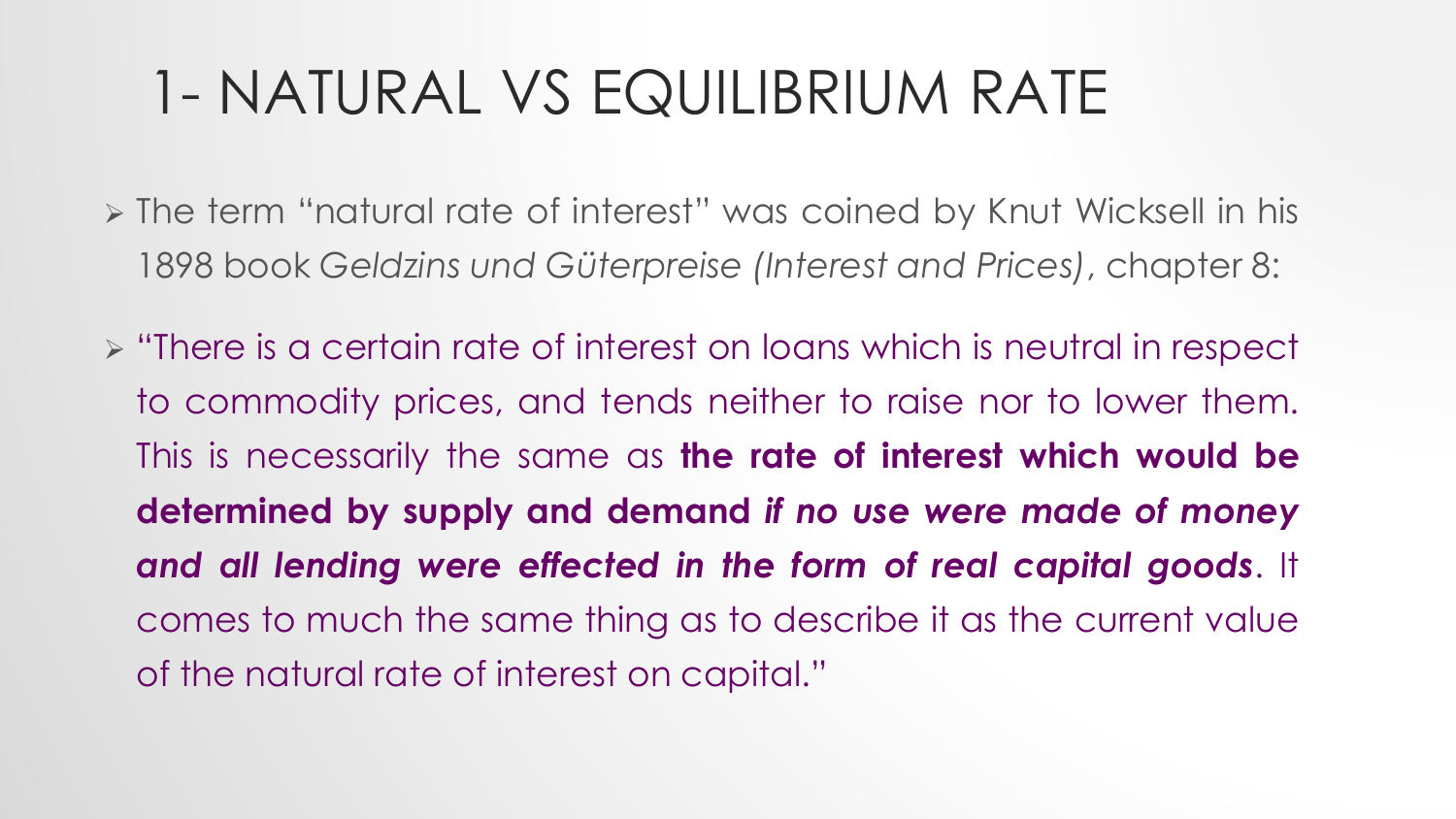- Friedrich von Hayek made use of this concept in his 1931 book *Prices and Production*:
- "This equilibrium rate, as I prefer to call it, [Wicksell] christens the natural rate of interest. In a money economy, the actual or money rate of interest ("Geldzins") may differ from the equilibrium or natural rate, because the demand and the supply of capital do not meet in their natural form but in the form of money, the quantity of which available for capital purposes may be arbitrarily changed by the banks." (pp.20-21)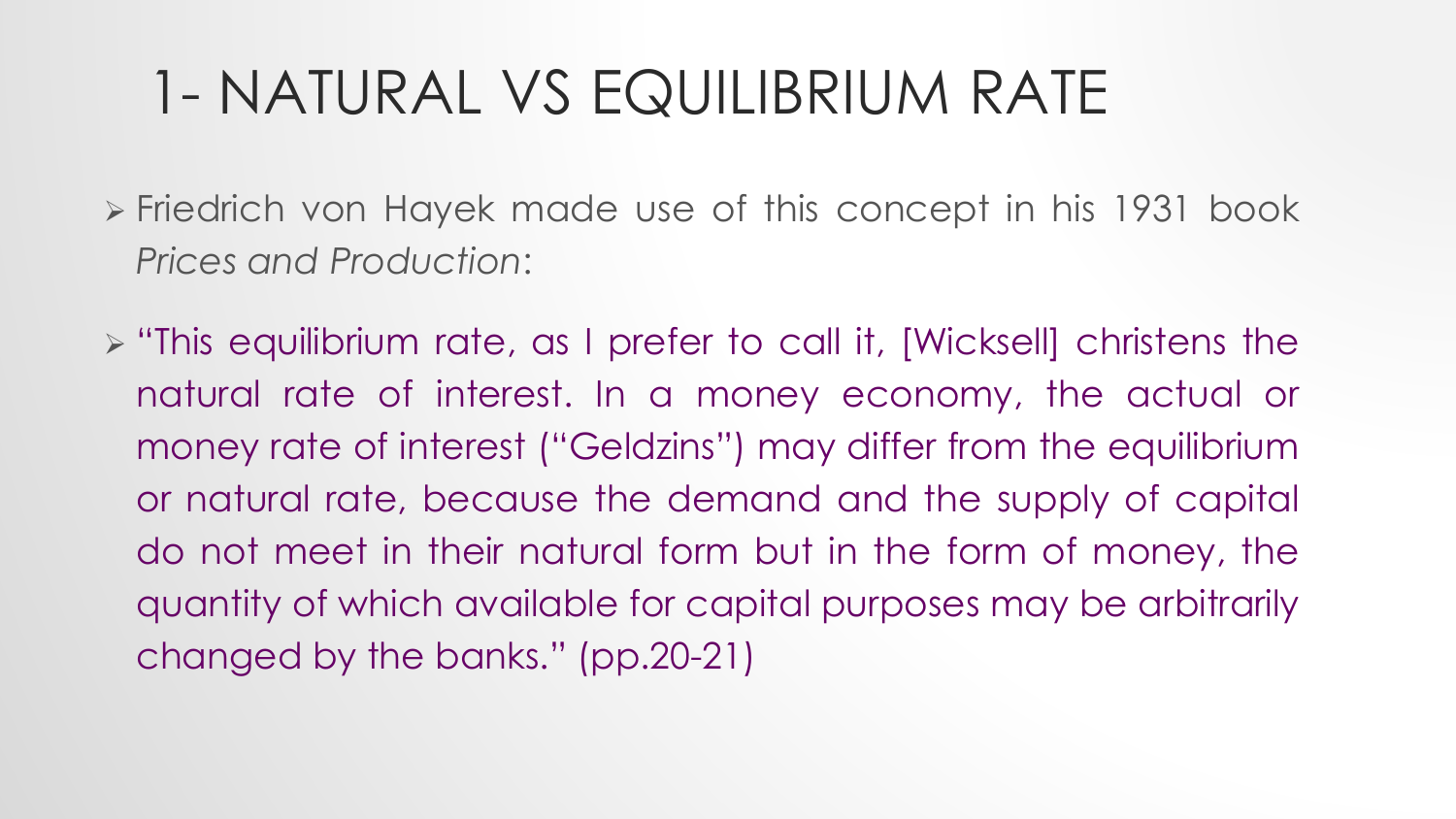- In his review of the book published in the *Economic Journal (Dr. Hayek on Money and Capital)*, Sraffa (1932a) criticised the confusion between natural interest and equilibrium rates:
- "If money did not exist, and loans were made in terms of all sorts of commodities, there would be a single rate which satisfies the conditions of equilibrium, but **there might be at any one moment as many 'natural rates' of interest as there are commodities**, though they would not be equilibrium rates. The 'arbitrary' action of the banks is by no means a necessary condition for the divergence." (p. 49)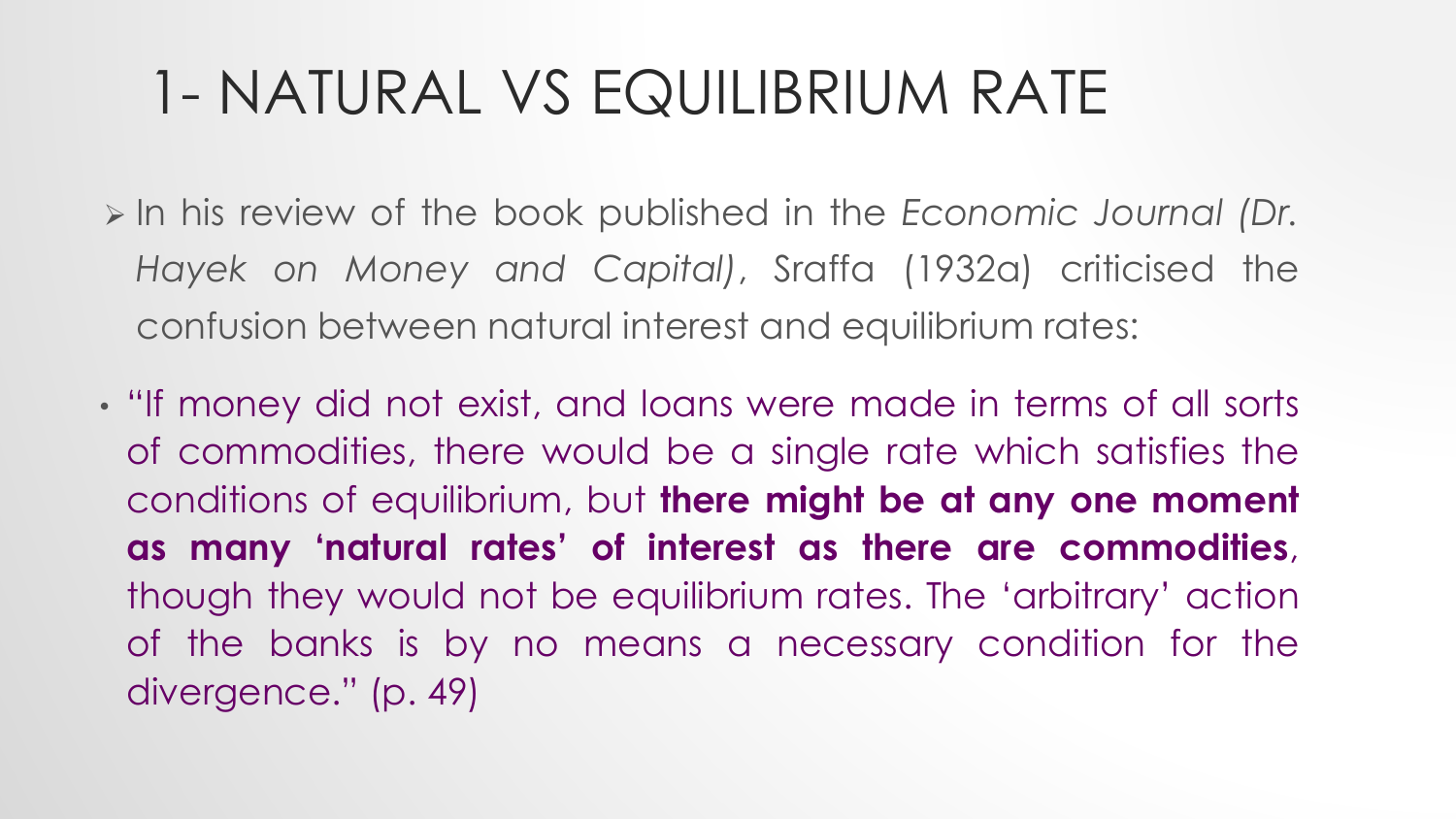- While Sraffa acknowledges the possibility that natural interest rates converge in the context of a stationary economy, he is adamant at emphasising their divergence in a context of economic instability (be it growth or depression):
- "**[I]n times of expansion** […] **there is no such thing as an equilibrium (or unique) natural rate of interest**, so that the money rate can neither be equal to, nor lower than it: the 'natural' rate of interest on producer's goods, the demand for which has relatively increased, is higher than the 'natural' rate on consumers' goods, the demand for which has relatively fallen (p. 51).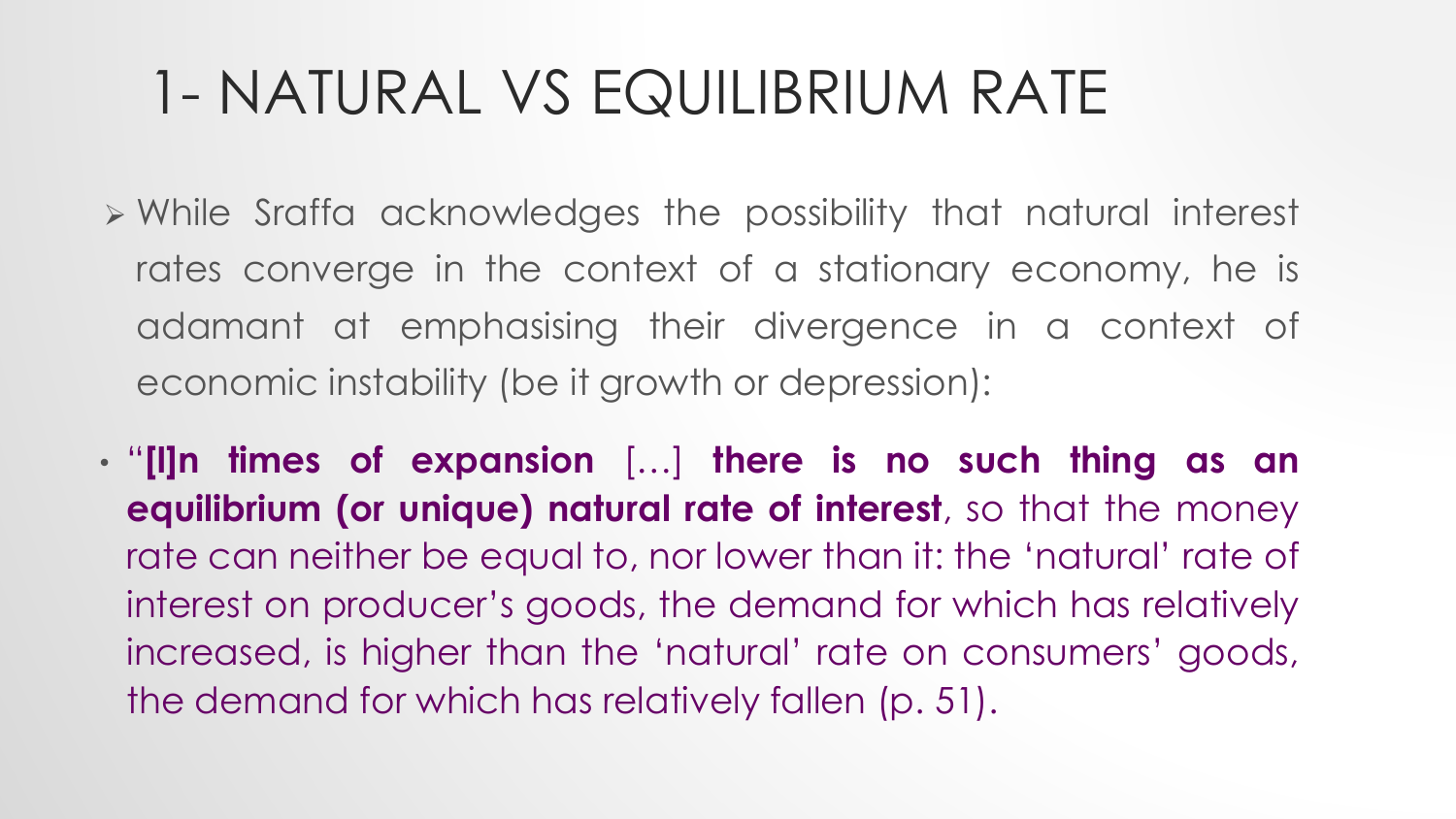Hayek (1932) subsequently accepted some of Sraffa's criticism, ending up contradicting himself:

• "I think it would be truer to say that […] there would be no single rate which, applied to all commodities, would satisfy the conditions of equilibrium rates, but **there might, at any moment, be as many 'natural' rates of interest as there are commodities, all of which would be equilibrium rates**." (p. 245)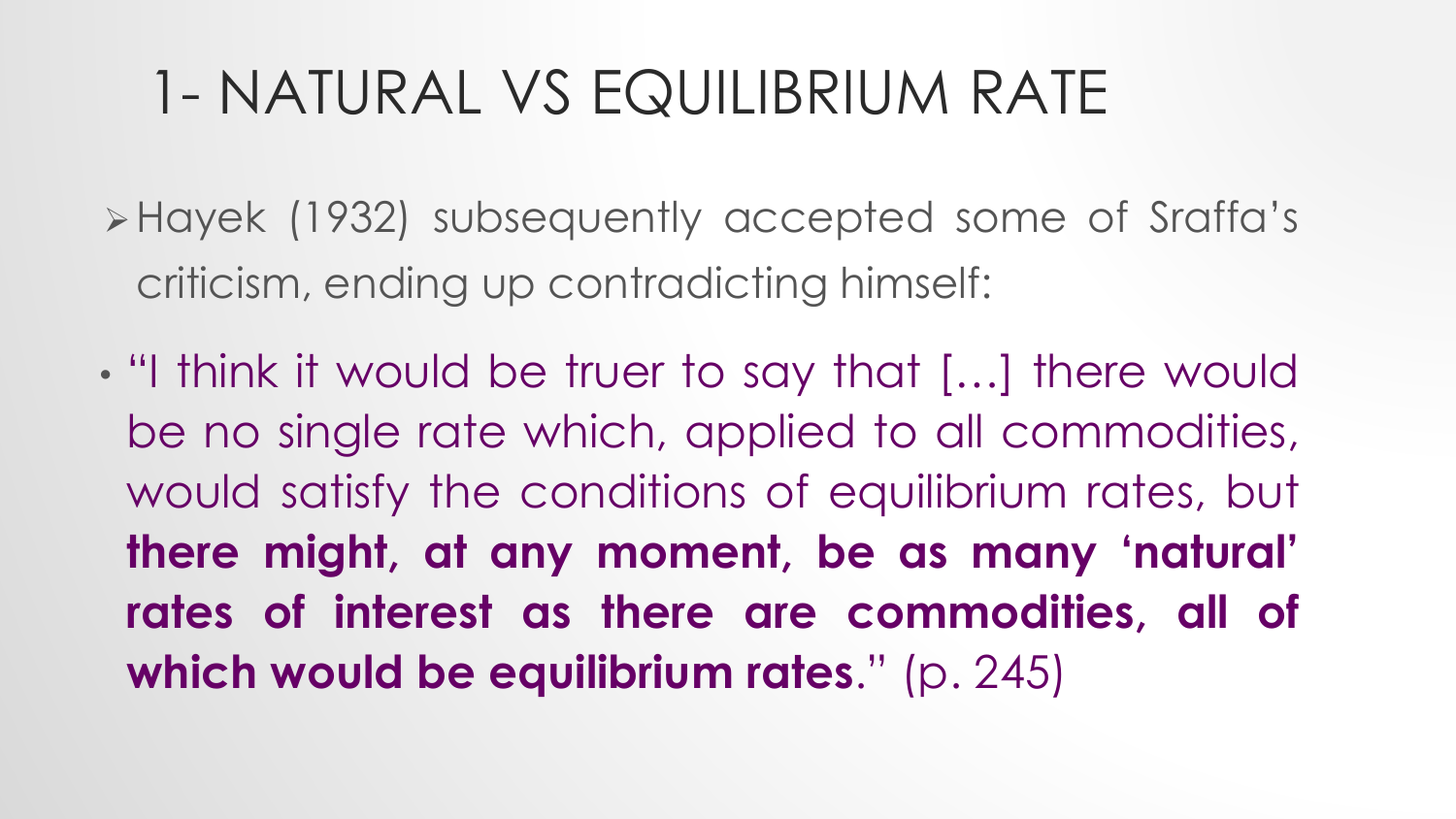Sraffa (1932b) then reasserted and clarified his critique in a rejoinder:

"Dr. Hayek's ideal maxim for monetary policy, like that of Wicksell, was that the banks should adopt the "natural" rate as their "money" rate for loans: the only obstacle which he saw was the difficulty of ascertaining in practice the level of the "natural" rate (p. 108 of the book). I pointed out that **only under conditions of equilibrium would there be a single rate**; and that when saving was in progress there would at any one moment be many "natural" rates, possibly as many as there are commodities; so that it would be not merely difficult in practice, but altogether inconceivable, that the money rate should be equal to "the" natural rate." (p. 250)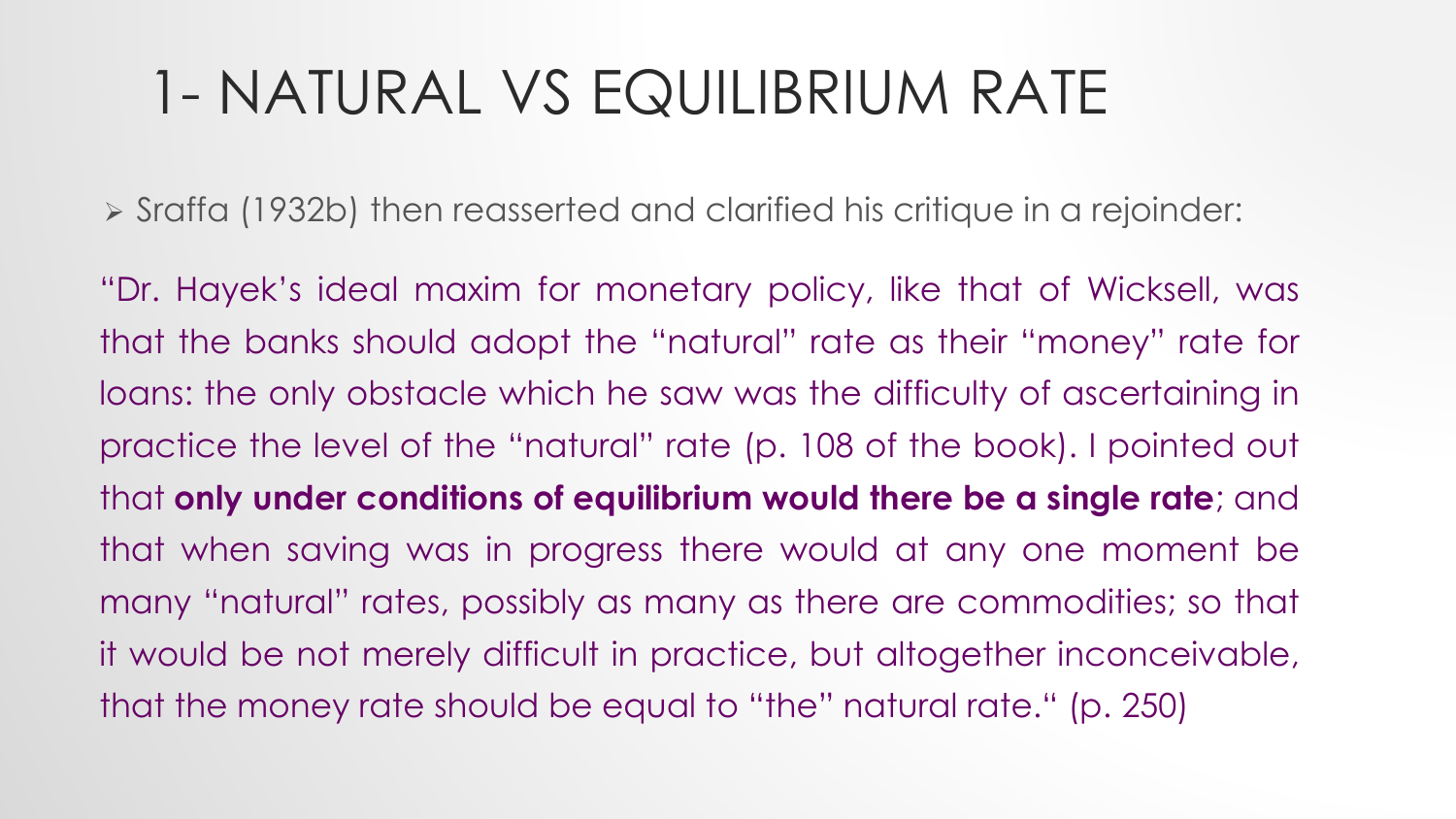He did not miss the opportunity to point Hayek's contradictions:

"And whilst Wicksell might fall back... upon an average of the "natural" rates weighted in the same way as the index number of prices which he chose to stabilise, this way of escape was not open to Dr. Hayek, *for he had emphatically repudiated the use of averages*. **Dr. Hayek now acknowledges the multiplicity of the "natural" rates, but he has nothing more to say on this specific point than that they "all would be equilibrium rates.**" The only meaning (if it be a meaning) I can attach to this is that his maxim of policy now requires that the money rate should be equal to all these divergent natural rates." (pp. 250-251)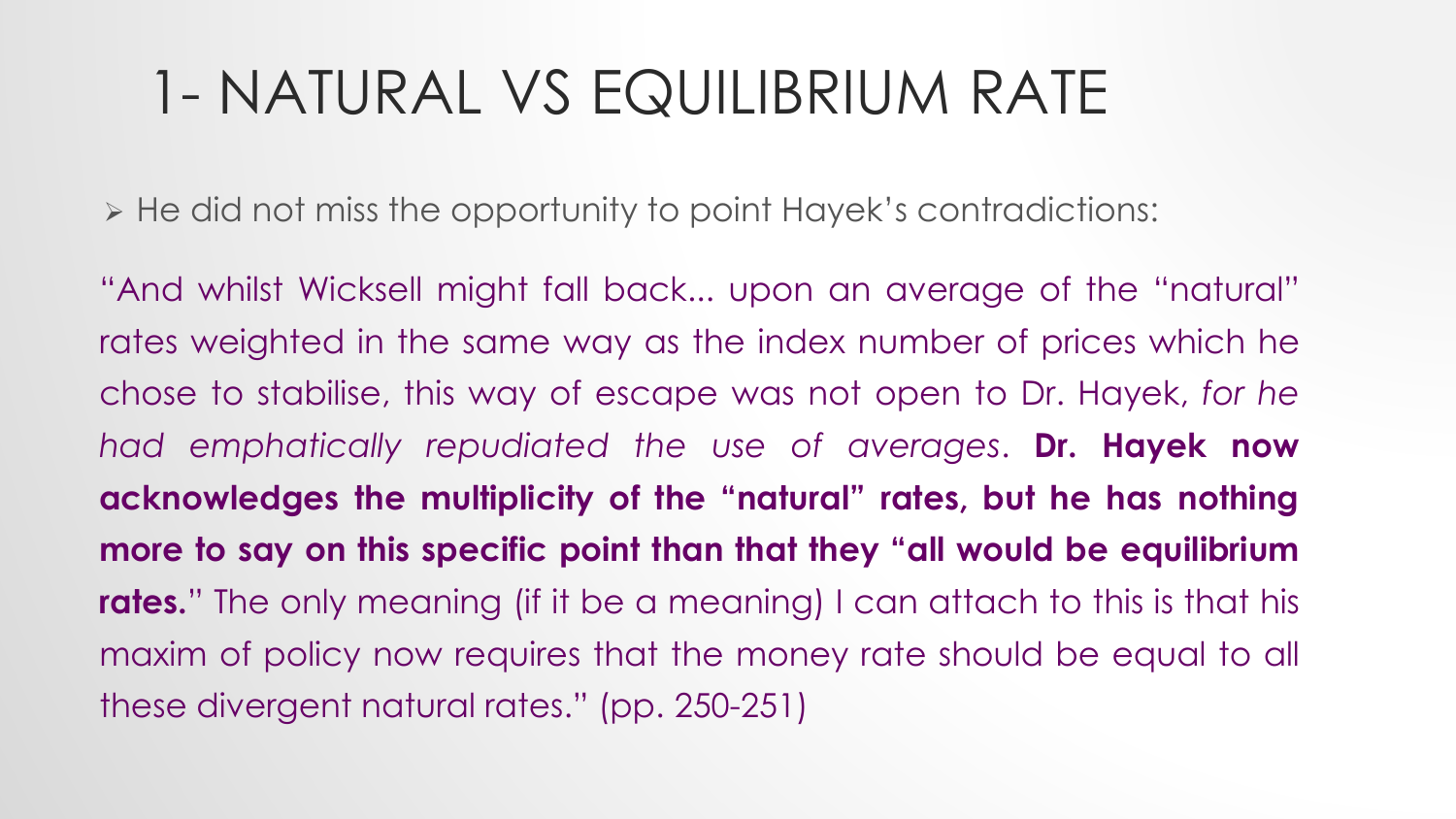- Since **Hayek rejected the use of indices** (i.e. weighted baskets of books to calculate inflation), he **couldn't identify a single equilibrium rate** calculated from various natural rates (as this would involve the use of calculations he disapproved of).
- $\triangleright$  Therefore, most people at the time (and since) concluded that 'Sraffa won'.
- However, the equilibrium rate Sraffa had in mind was based on the **classical definition of equilibrium**, based on the comparison of relative costs over the long run (Ferlito, 2015), similar to what Sraffa notes R in his 1960 book, *Production of Commodities by means of Commodities*.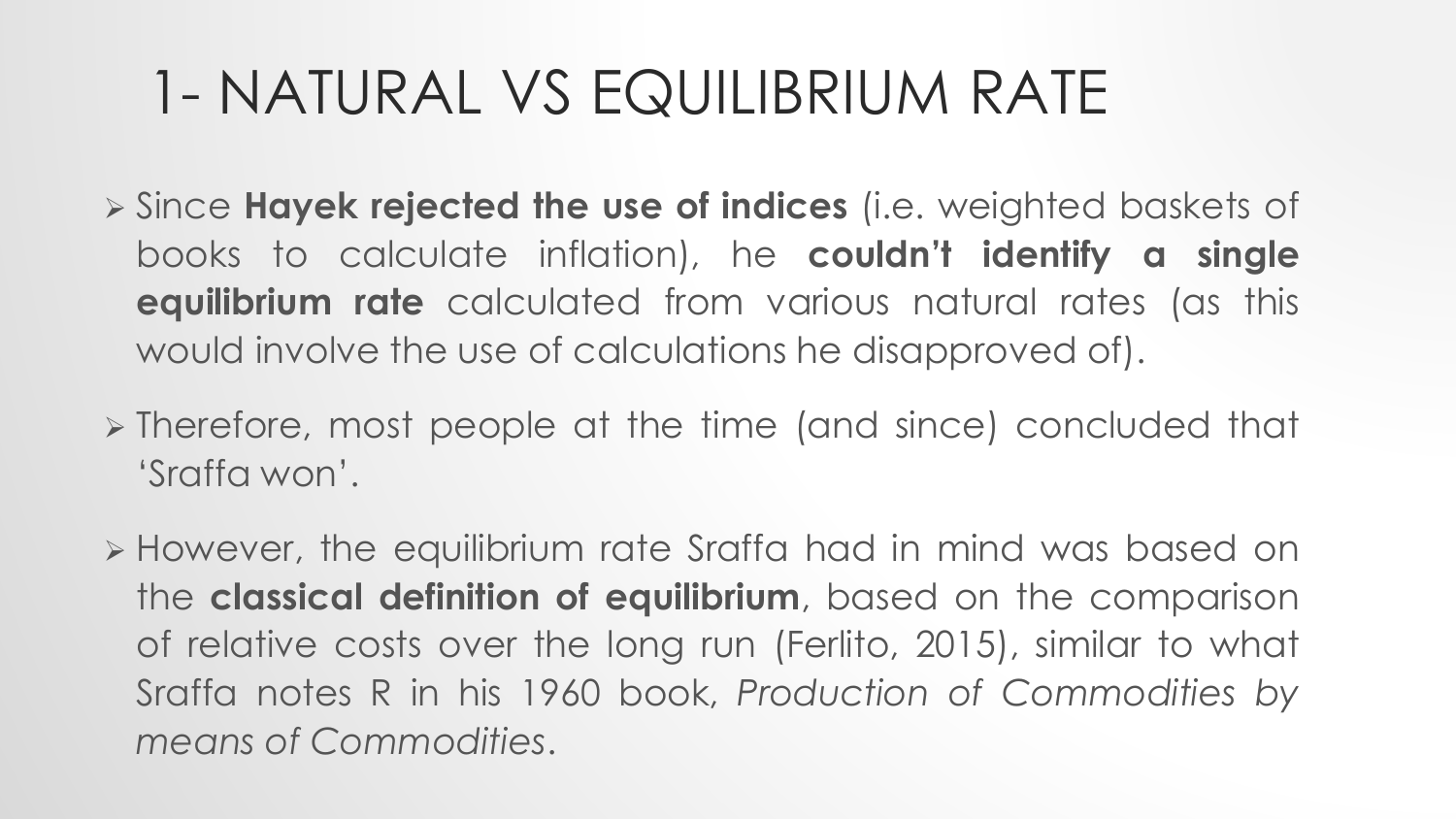As a result of the previous debate, in the *General Theory of Employment Interest and Money published in 1936*, Keynes amended his views regarding the existence of a unique natural rate of interest:

"In my *Treatise on Money [published in 1930]* **I defined what purported to be a unique rate of interest, which I called the** *natural rate of interest* namely, the rate of interest which […] preserved equality between the rate of saving […] and the rate of investment. […] **I had, however, overlooked the fact that in any given society there is, on this definition, a** *different* **natural rate of interest for each hypothetical level of employment**. And, similarly, for every rate of interest there is a level of employment for which that rate is the "natural" rate, in the sense that the system will be in equilibrium with that rate of interest and that level of employment. "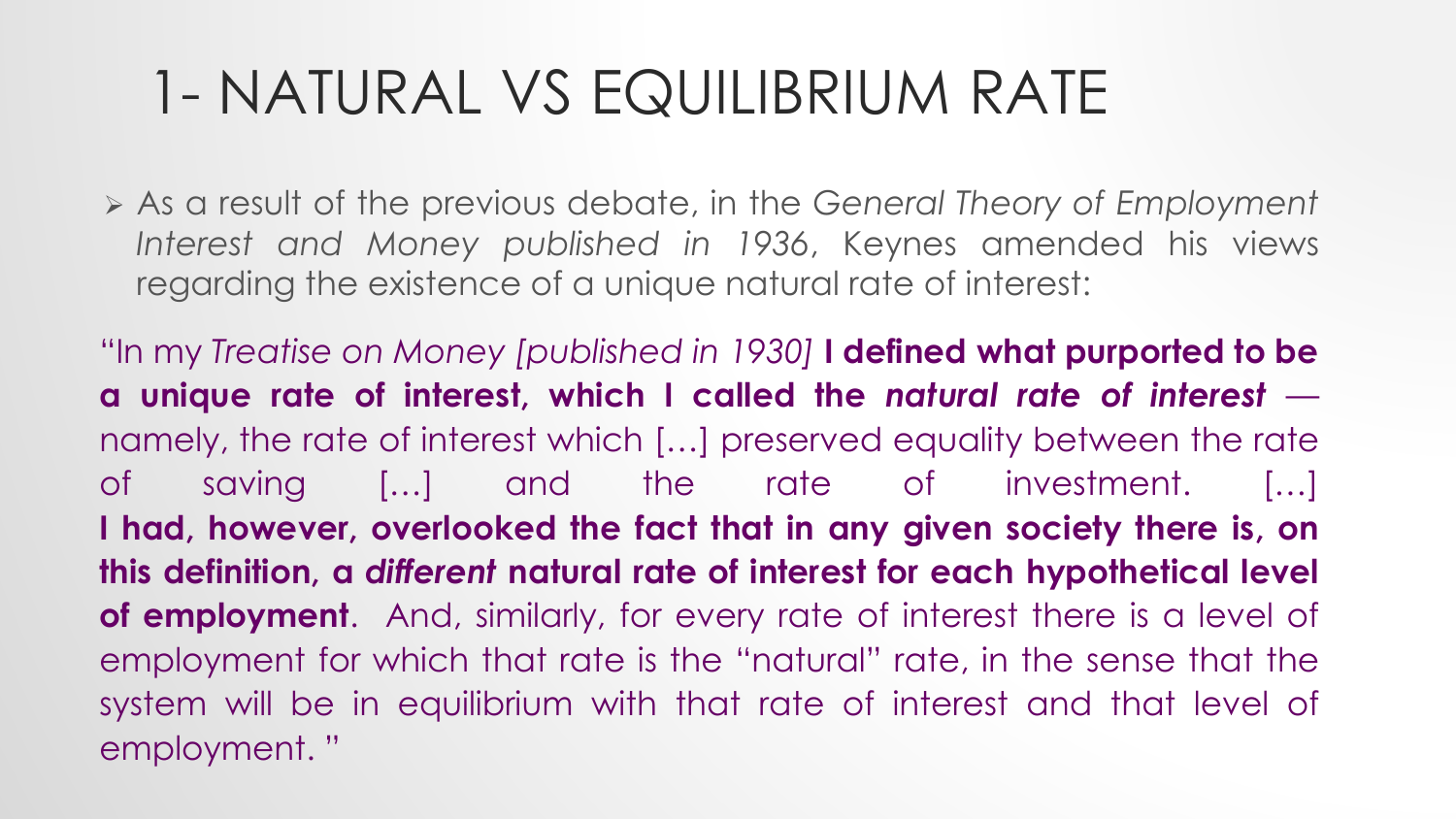In *Capital and its Structure* published in 1956, Lachmann acknowledged the importance of Sraffa's remarks, but also pointed a shortcoming in his approach:

"Mr. Sraffa in 1932 was, to our knowledge, the first to point out that in this whole field **the crucial distinction is between equilibrium and disequilibrium and not between a barter economy and a money economy**. He developed the notion of own-rates, without actually coining the word, in an appropriate setting of forward markets, though unfortunately he considered these in isolation and **failed to realize how, in a system of intertemporal markets, the market forces tend to re-establish equilibrium once it has been disturbed**." (p. 76)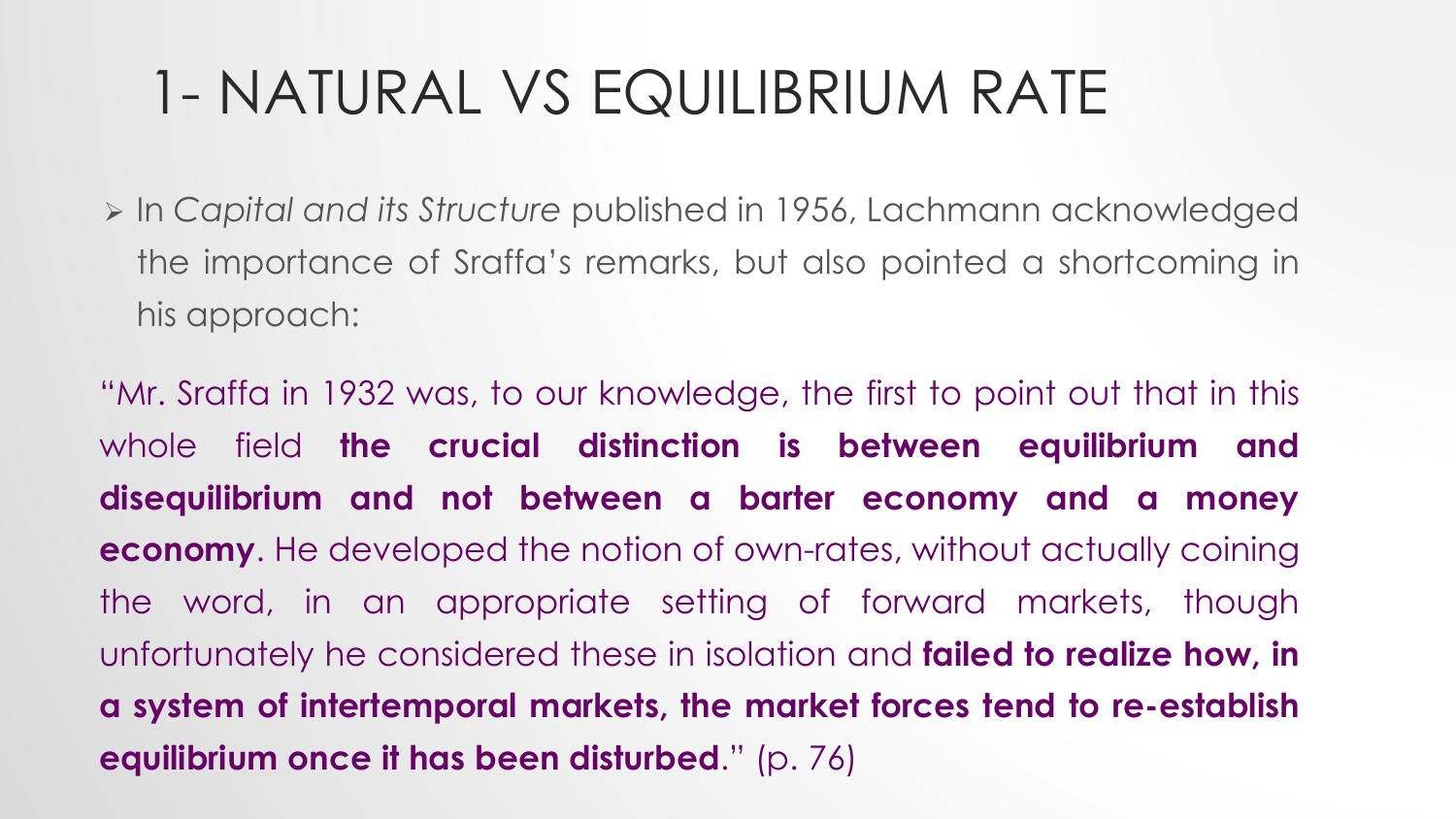"[Sraffa] came to interpret Wicksell's 'natural rate' as an average of 'actual' own-rates as they would exist, side by side, in a barter economy, and not as the result of the operation of market forces. **He thus substituted a statistical device for an analysis of market relationships**. **In Keynes' system, by contrast, an over-all commodity rate does exist**." (pp. 76-77)

We shall now proceed to show how the equalisation of the various specific interest rates is supposed to take place.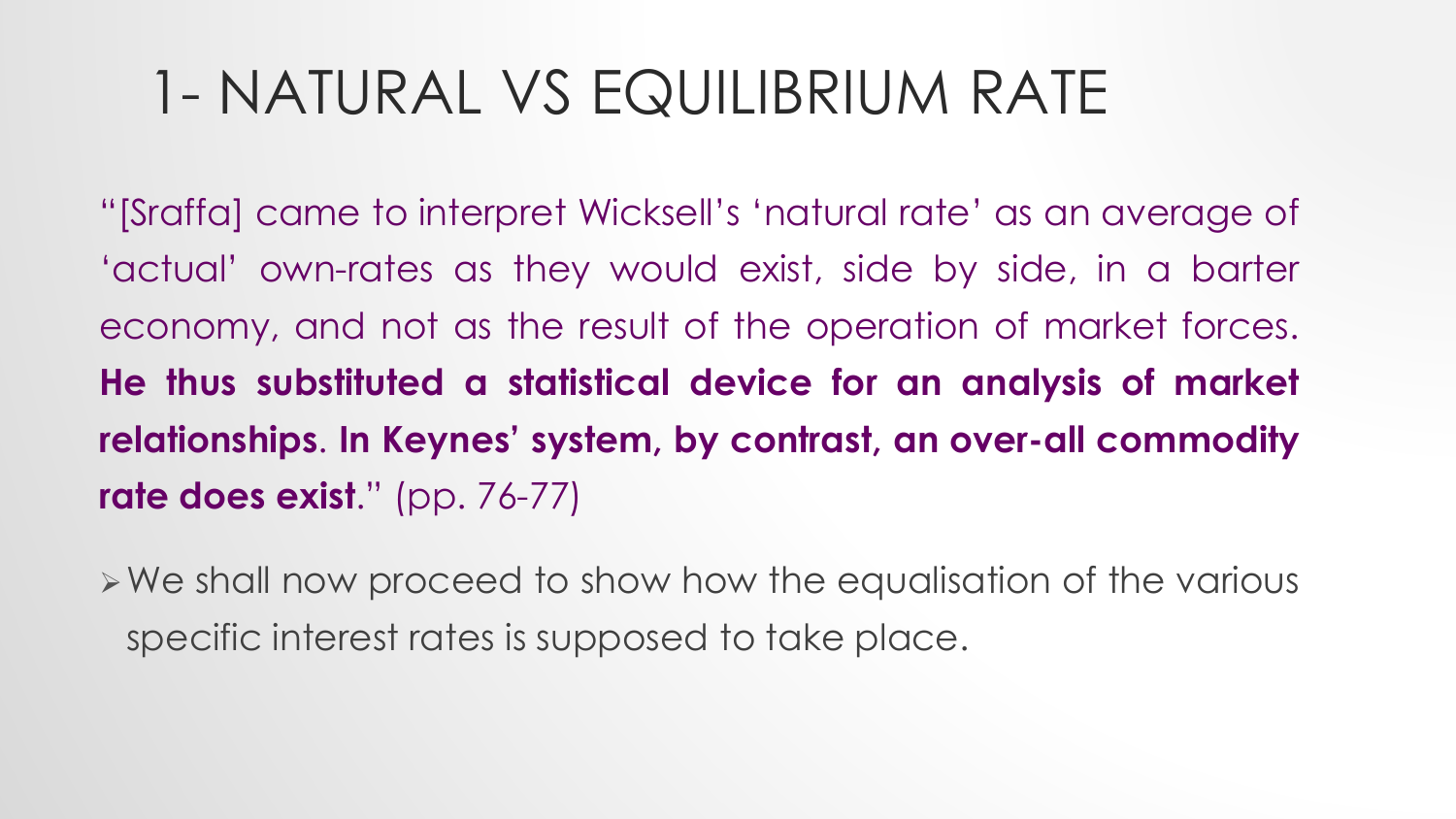In his review of *Prices and Production*, Sraffa uses a realworld example of commodity borrowing:

"**Loans are actually made in the present world in terms of every commodity for which there is a forward market**. […] When a cotton spinner borrows a sum of money for three months and uses the proceeds to purchase spot, a quantity of raw cotton which he simultaneously sells three months forward, **he is actually 'borrowing cotton' for that period**. (pp.49-50)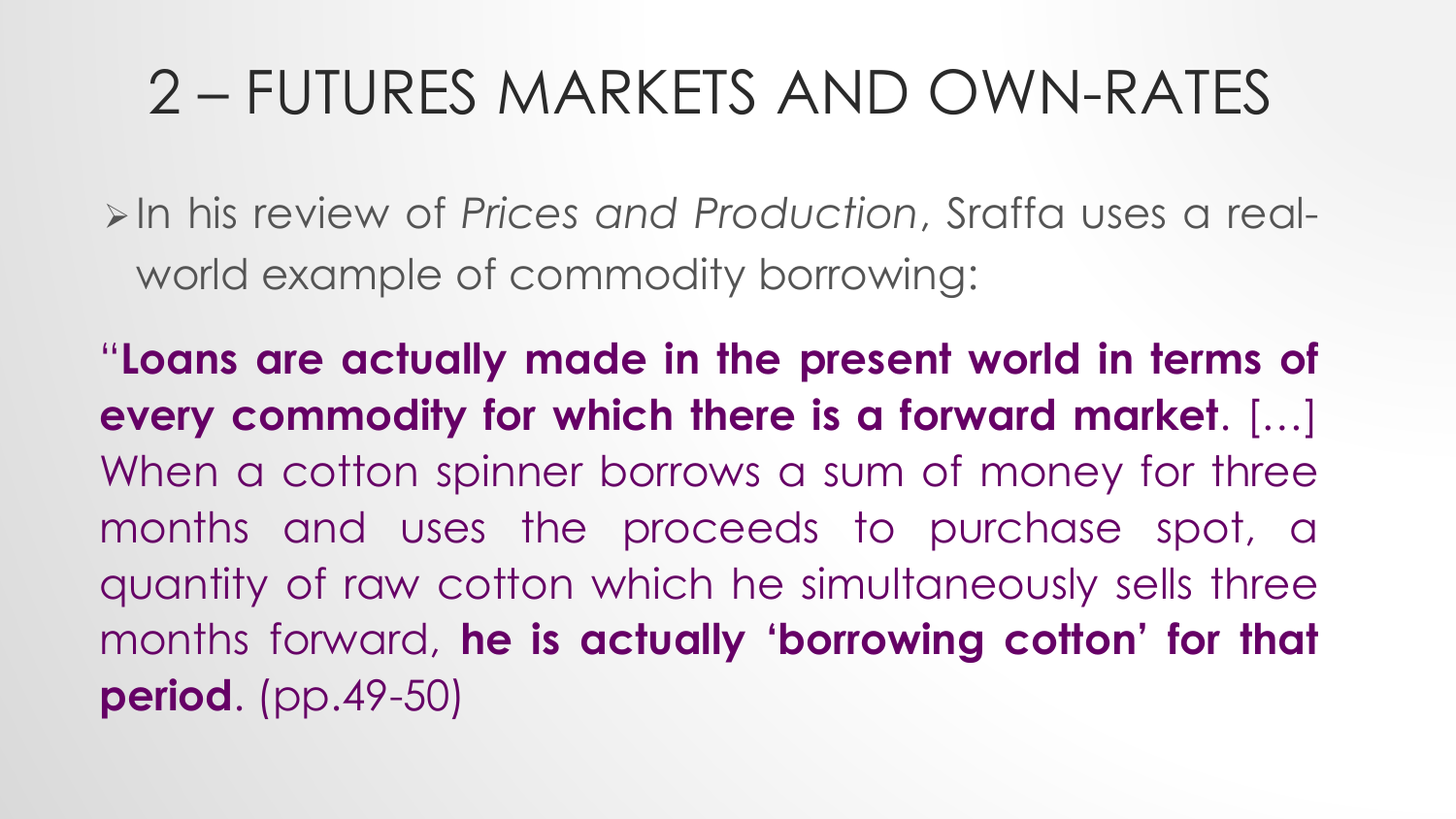$\triangleright$  Sraffa then shows how to calculate the specific interest rate on a given commodity:

"The rate of interest which he pays, per 100 bales of cotton, is the number of bales that can be purchased with the following sum of money: **the interest on the money required to buy 100 bales, plus the excess (or minus the deficiency) of the spot over the forward prices of the 100 bales**." (p.50)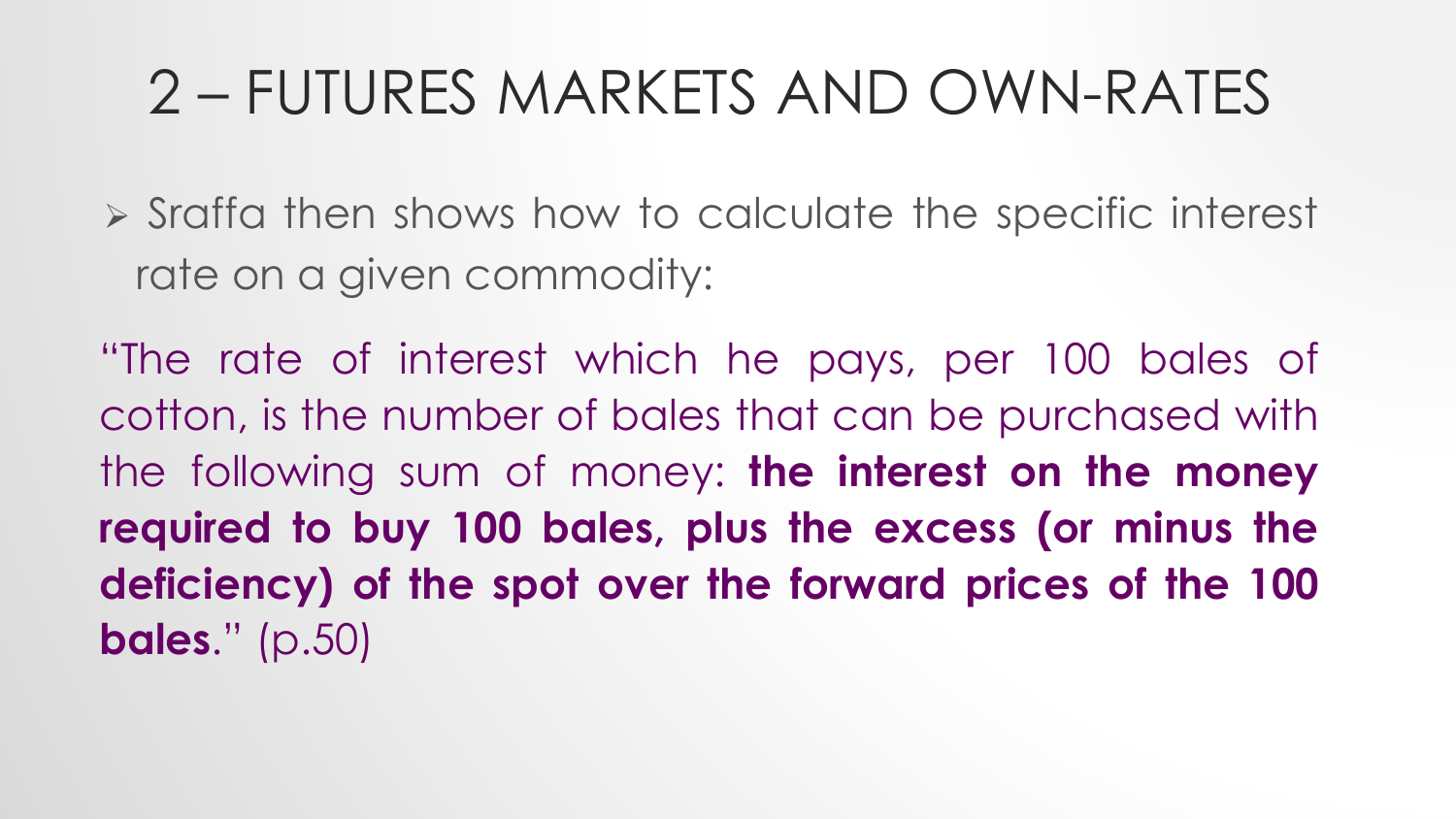▶ Keynes (1936) provides a similar example in Chap 17:

Let us suppose that the **spot price of wheat is £100 per 100 quarters, that the price of the 'future' contract for wheat for delivery a year hence is £107 per 100 quarters, and that the money-rate of interest is 5 per cent**; what is the wheat-rate of interest? £100 spot will buy £105 for forward delivery, and £105 for forward delivery will buy **105/107×100(=98)** quarters for forward delivery. Alternatively £100 spot will buy 100 quarters of wheat for spot delivery. Thus 100 quarters of wheat for spot delivery will buy 98 quarters for forward delivery. **It follows that the wheat-rate of interest is** *minus* **2 per cent per annum**.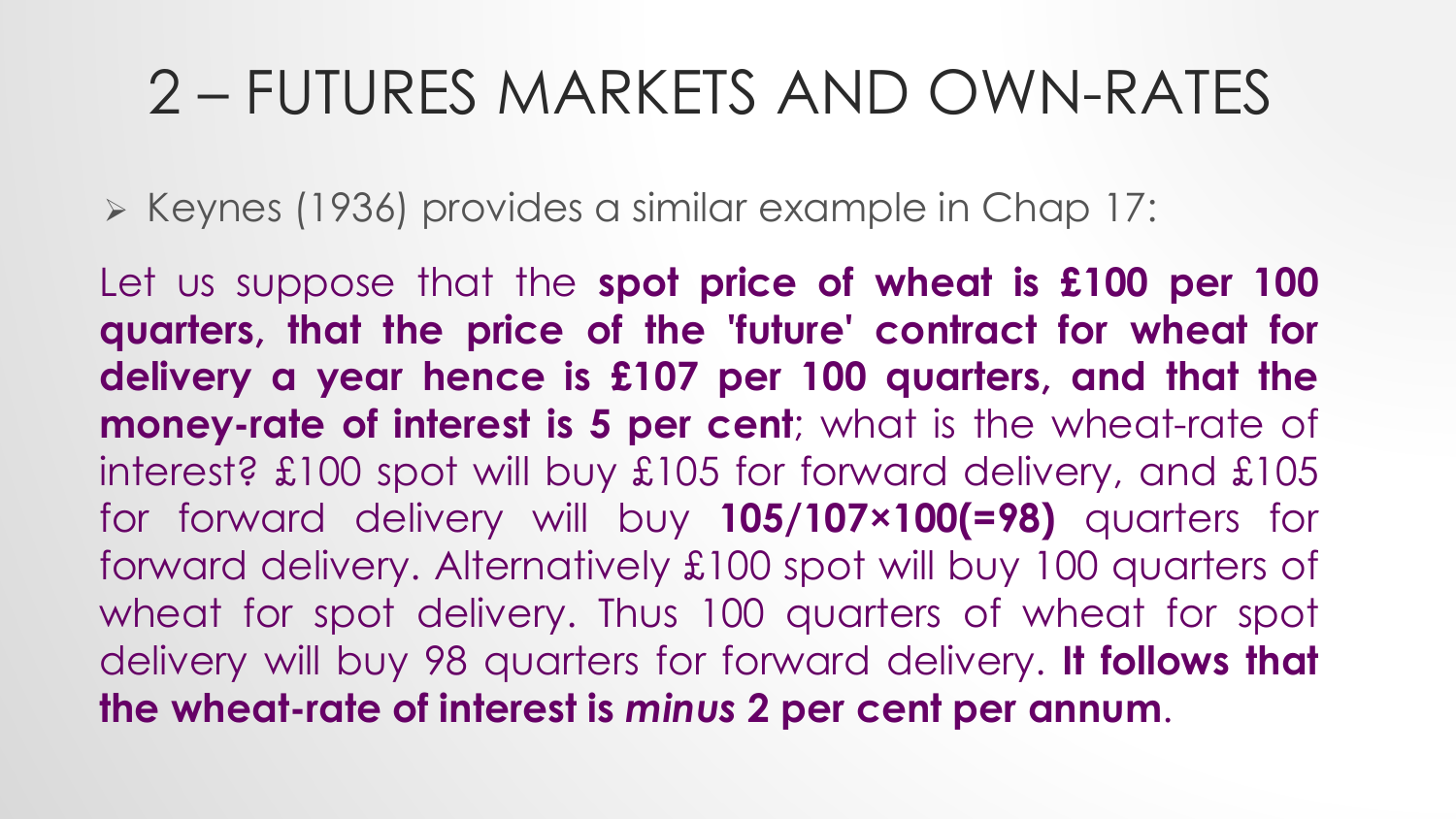$\triangleright$  The associated formula is:

Wheat rate of interest  $=$   $\frac{(1 + \text{Money rate of interest}) * Current spot price of wheat}{\text{Furthermore, which of which}}$ **Futures price of wheat** 

(Note that the futures price of wheat is a contractual price, distinct from the actual spot price in the future.)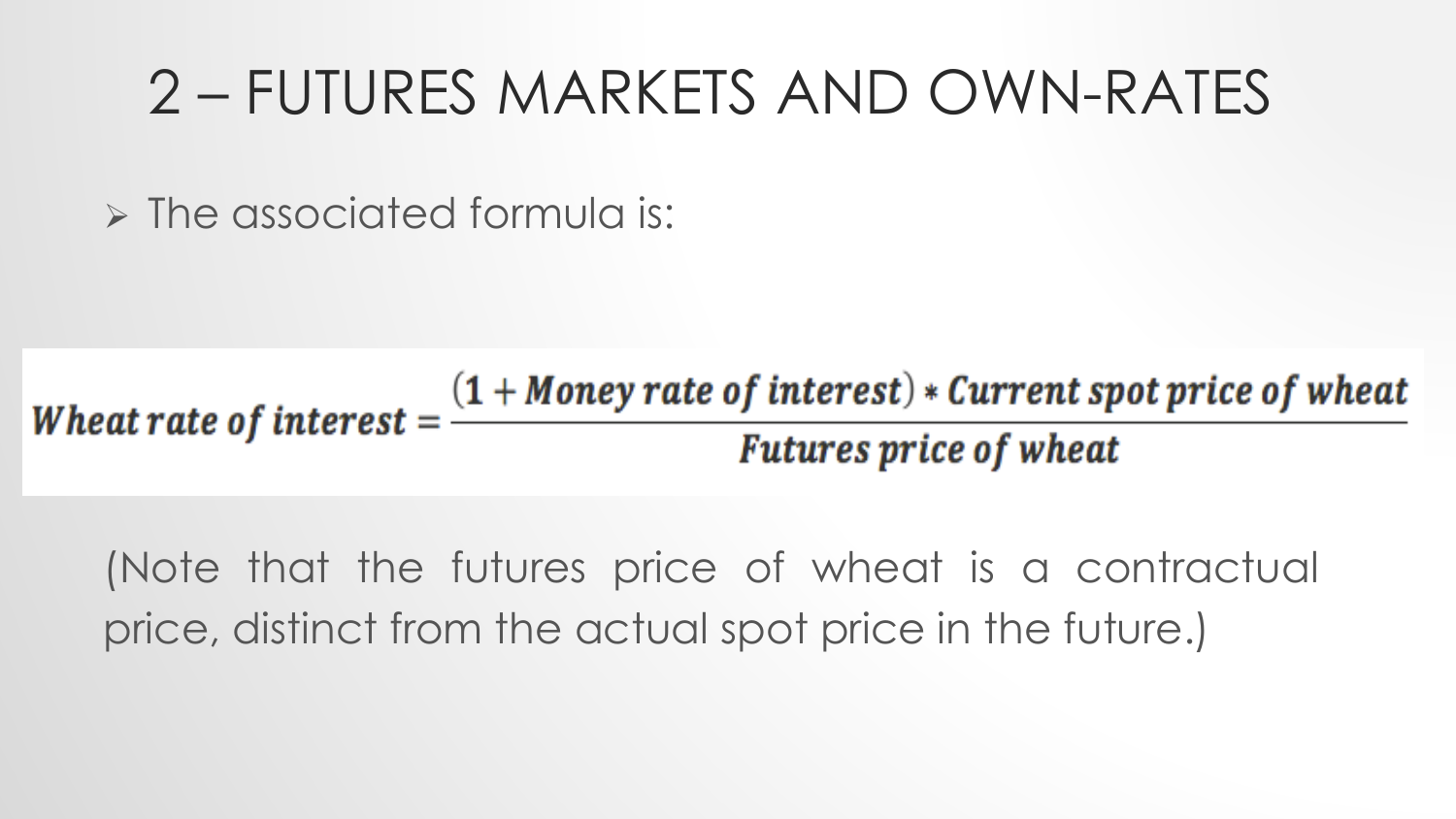$\triangleright$  Keynes then proceeds to explain what the commodityrates are equal to, from a 'real' perspective:

"Let us consider what the various commodity-rates of interest over a period of (say) a year are likely to be for different types of assets. Since we are taking each commodity in turn as the standard, the returns on each commodity must be reckoned in this context as being measured in terms of itself."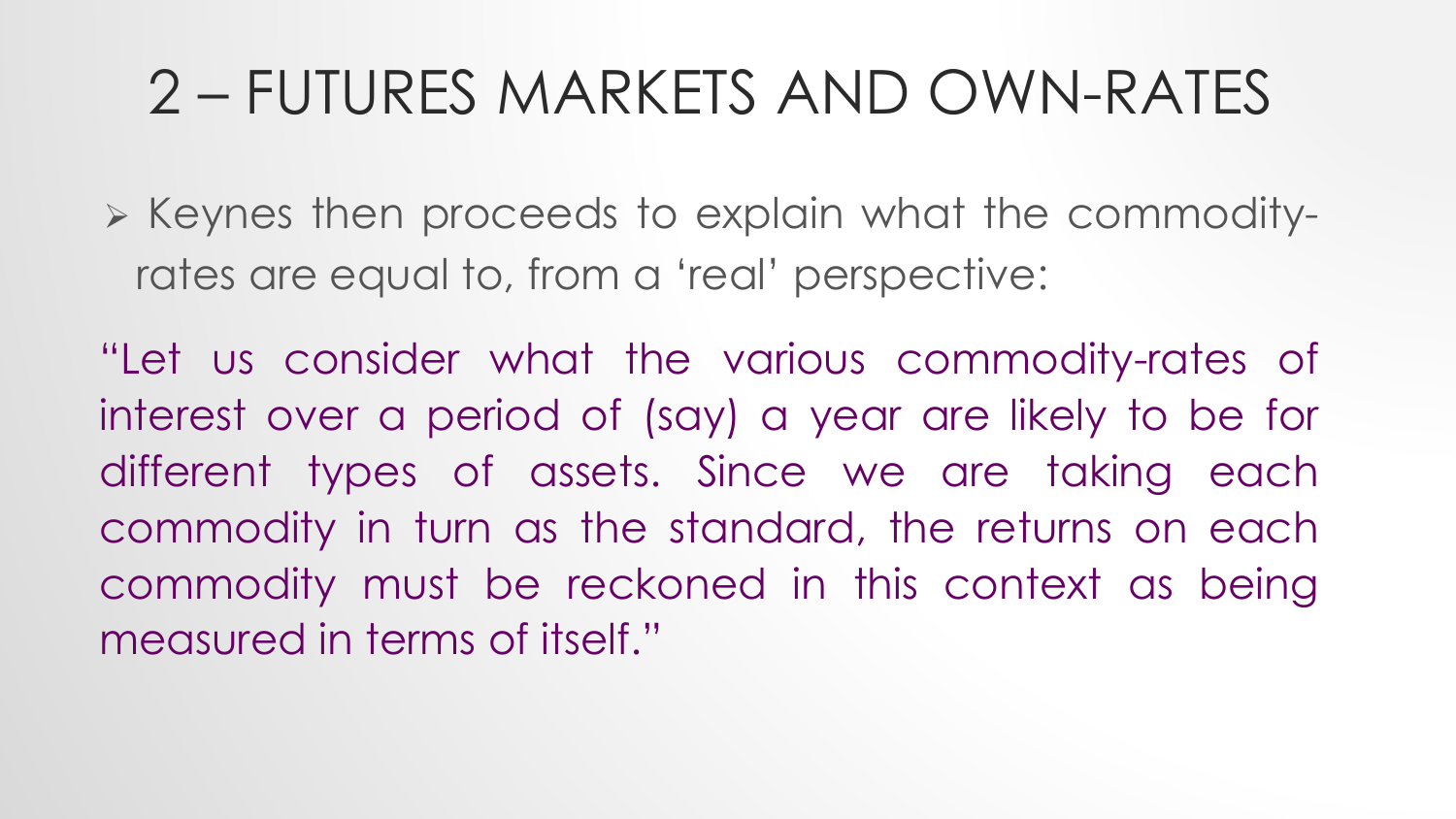"There are **three attributes** which different types of assets possess in different degrees; namely, as follows:

(i) Some assets produce a yield or **output** *q*. […]

(ii) Most assets, except money, suffer some wastage or involve some cost through the mere passage of time (apart from any change in their relative value), […] i.e. they involve a **carrying cost** *c*. […]

(iii) Finally, the power of disposal over an asset during a period may offer a potential convenience or security, […]we shall call its **liquidity-premium** *l*."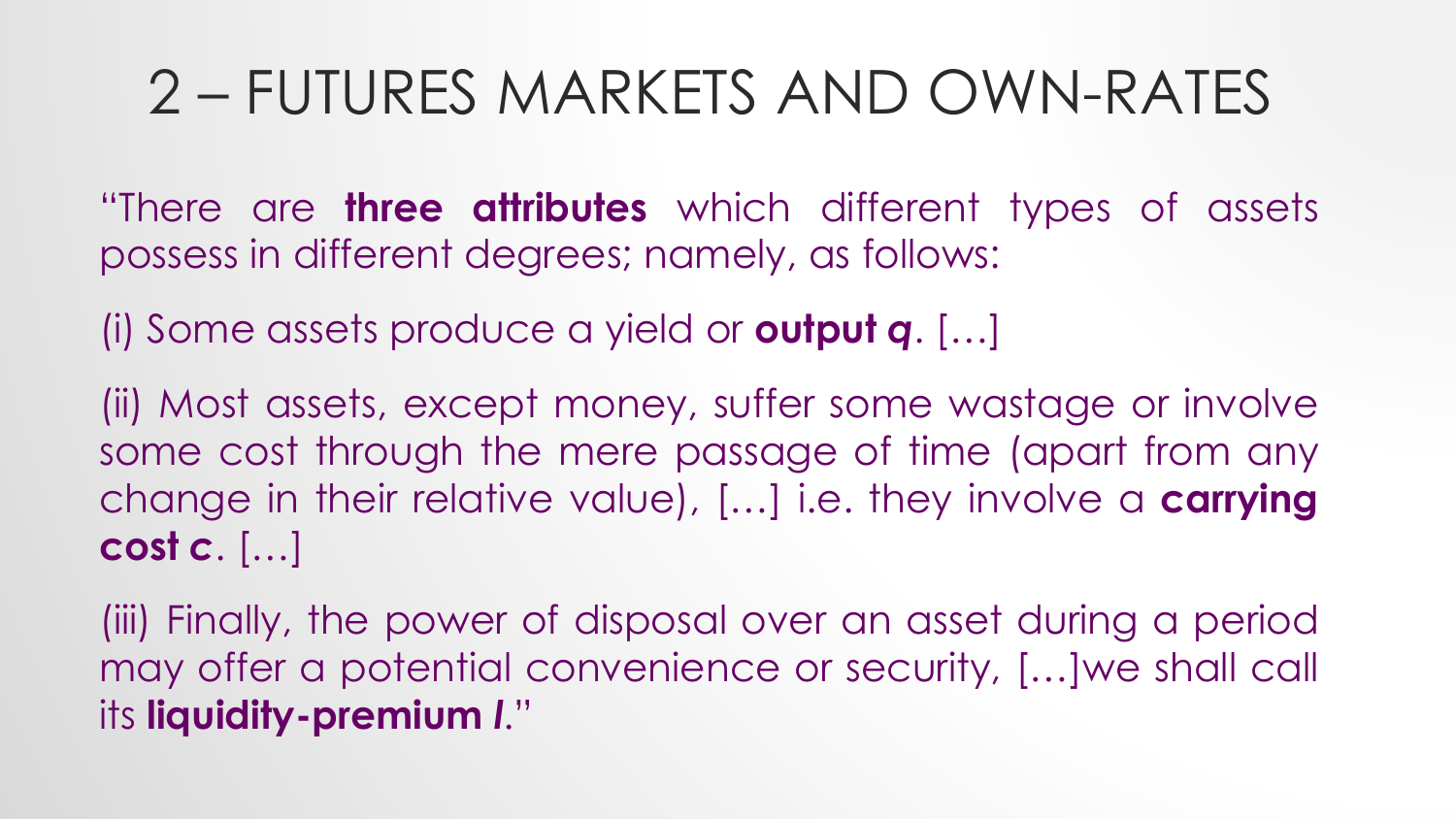- "It follows that the total return expected from the ownership of an asset over a period is equal to its yield *minus* its carrying cost *plus* its liquiditypremium, i.e. to *q* **−** *c* **+** *l***.**
- That is to say**, (***q* **−** *c* **+** *l)* **is the own-rate of interest of any commodity**, where *q*, *c* and *l* are measured in terms of itself as the standard. "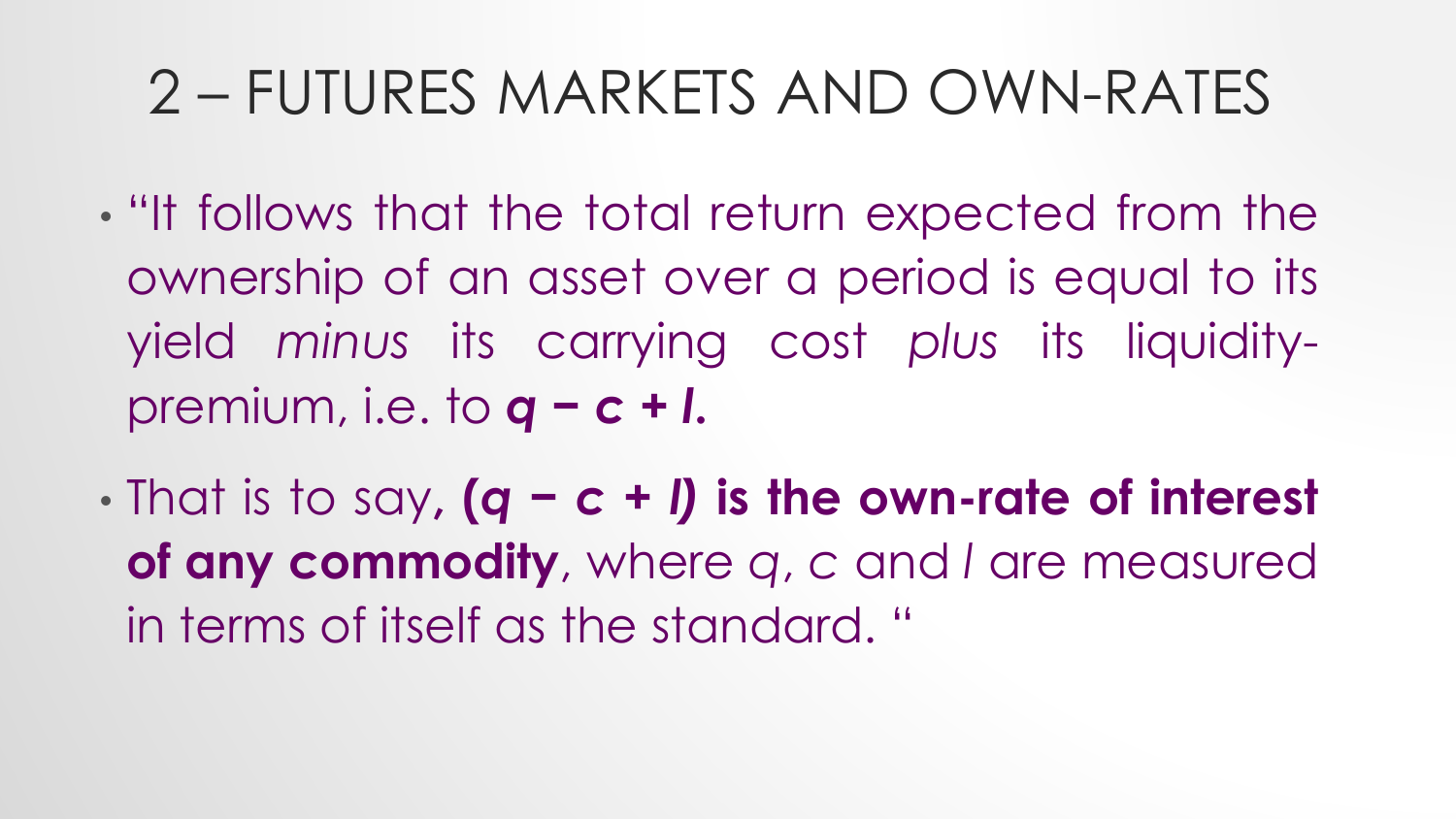$\triangleright$  From what precedes, we can infer the following:

$$
q-c+l=\frac{(1+Numeraire\ rate)*Current\ spot\ price}{Future\ price}
$$

- > This in turn signifies that any change in the own-rate of interest of a commodity will have two aspects:
	- On the left-hand side of the equation, a change in the own-rate of commodity will come from a variation in its yield, its carrying cost or its liquidity premium.
	- On the right-hand side, a change will come from a variation in the numéraire rate of interest, the current spot price of the commodity or its futures price.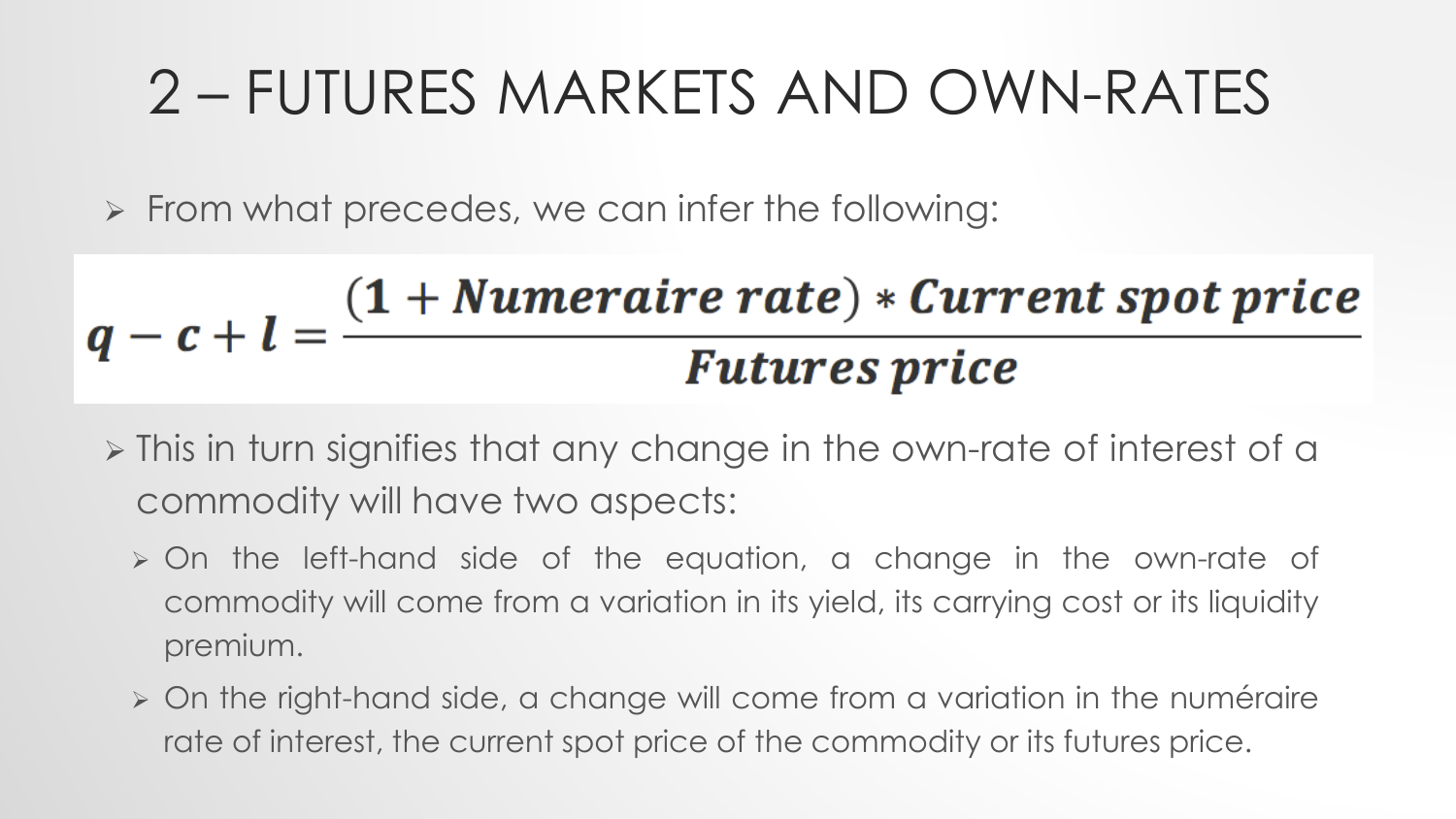#### As Lachmann (1956) put it:

"Let us first assume a barter economy with forward markets for each commodity […]. If a present house sells for 100 tons of 'spot' copper, and a house available a year hence for 100 tons of twelve months' forward copper, and the own-rate for both copper and houses is 10 per cent, then the house available a year hence must sell for 90 tons of spot copper. […] **The good with the lower own-rate would be sold, and its spot price would fall until the own-rates become equal.** It is in our understanding this over-all rate of exchange of present for future goods, as it would establish itself in a barter economy, with an intertemporal market for most goods, which Wicksell had in mind when he spoke of 'the natural rate of interest'." (p.75)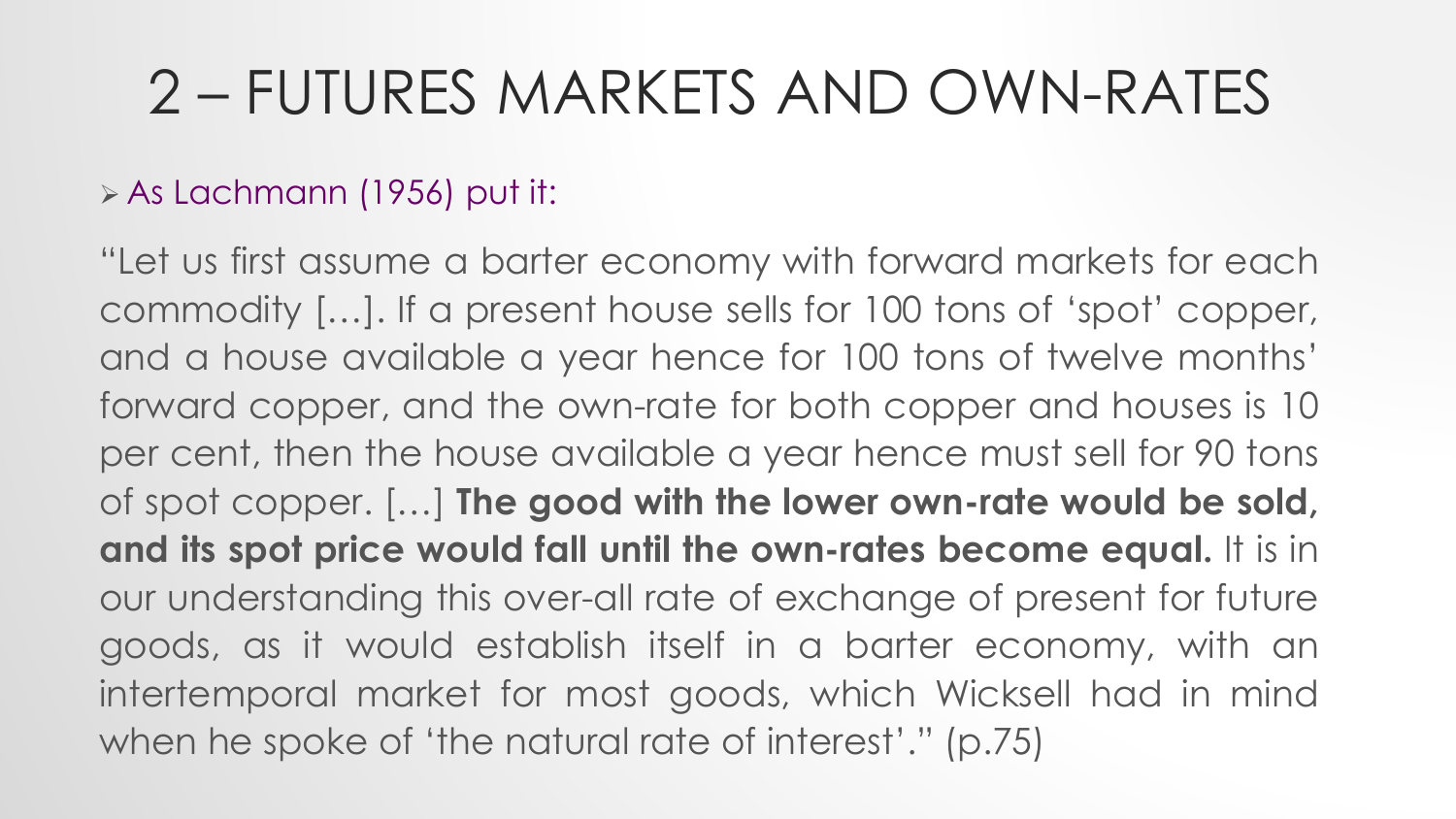#### Reasserted in Lachmann (1986a):

"In a barter economy with free competition commodity arbitrage would tend to establish an overall equilibrium rate of interest. Otherwise, if the wheat rate were the highest and the barley rate the lowest of interest rates, it would become profitable to borrow in barley and lend in wheat. Inter-market arbitrage will tend to establish an overall equilibrium in the loan market such that, in terms of a third commodity serving as *numéraire*, say steel, it is no more profitable to lend in wheat than in barley. **This does not mean that actual ownrates must all be equal, but that their disparities are exactly offset by disparities between forward prices**." (p.238)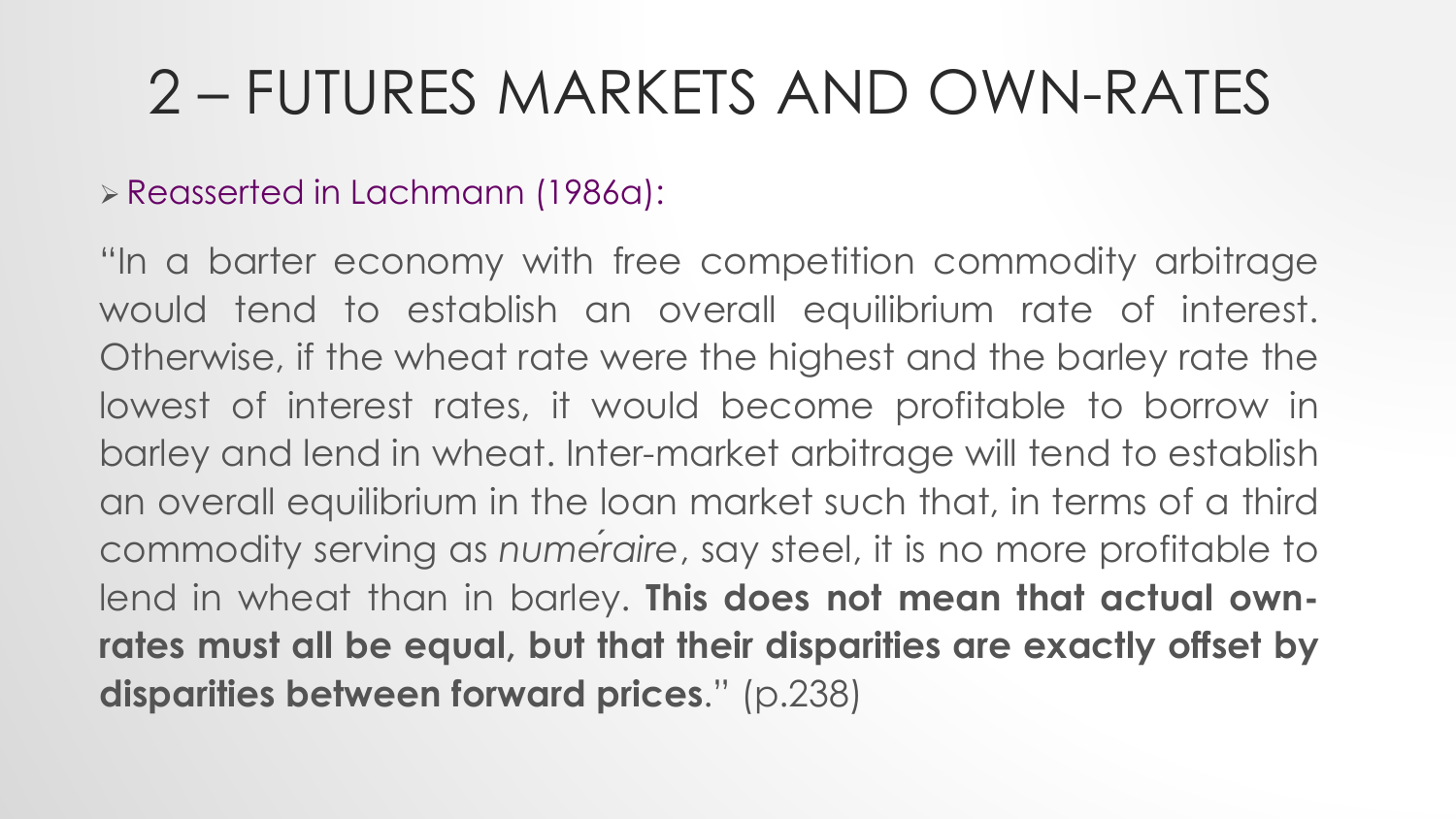$\triangleright$ It is absolutely undeniable that Lachmann (1956, 1986a) made outstandingly precise and relevant contributions to the debate initiated by Hayek and Sraffa in 1932.

- However, we feel Lachmann merely sought to achieve consistency within a Wicksellian/Hayekian thinking framework.
- $\triangleright$ In other words, we think Lachmann did not push his remarks far enough, and did not incorporate his heterodox views into the debate.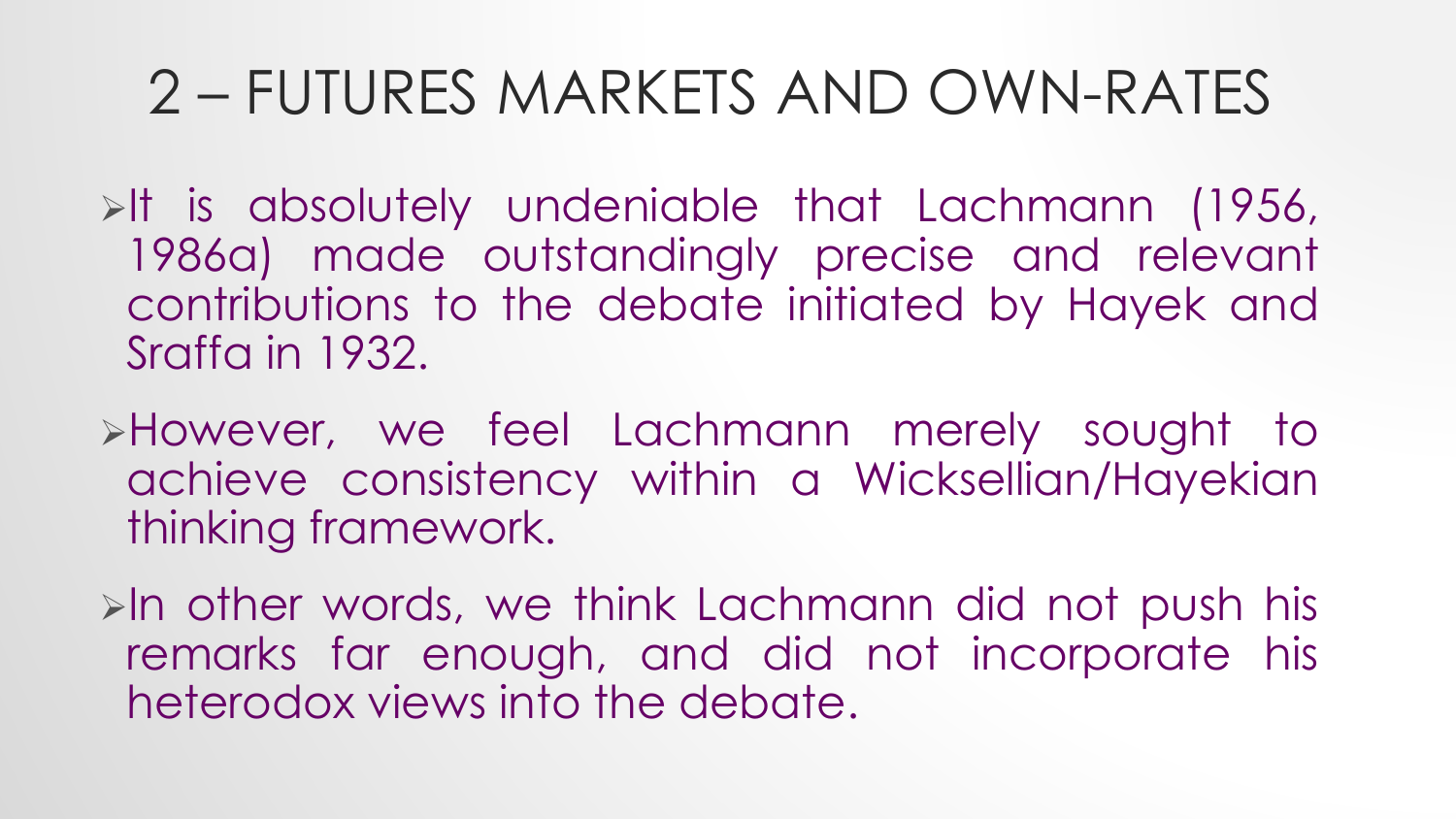- $\triangleright$  The real world is characterised by:
	- Uncertainty
	- Costs of transaction
	- Heterogenous preferences
	- Heterogenous expectations
- This is clearly acknowledged by Lachmann in *Market as an economic process* (1986b):
	- > "we are forever moving from an irrevocable past into an unknowable future" (p. 89)
	- $\triangleright$  "the subjectivism of expectations has to complement the subjectivism of preferences" (ibid)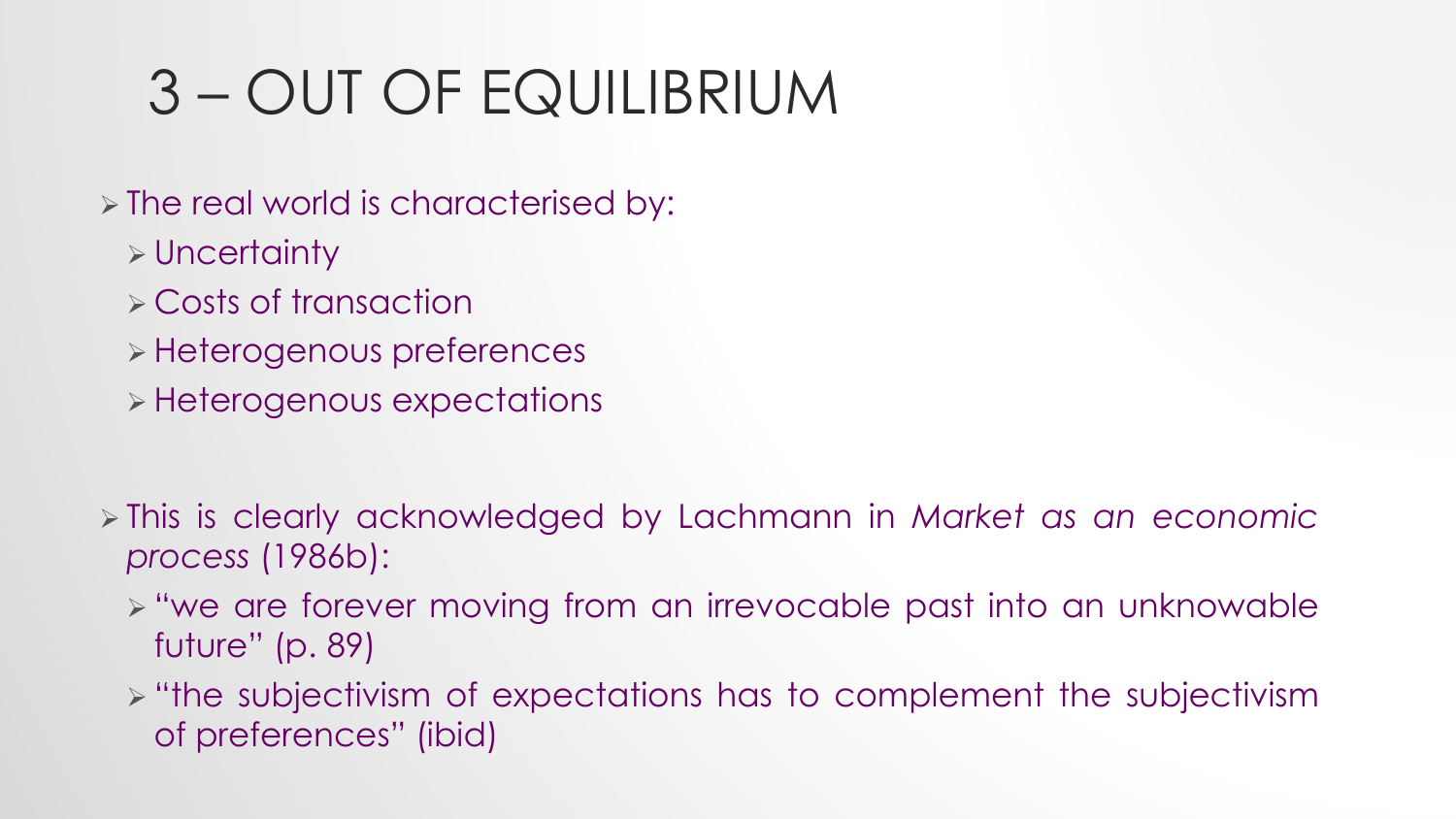There is a general agreement that **the natural rate of interest is unique and equal to the equilibrium value if the economy is in (intertemporal) equilibrium**.

However, the characteristics listed previously create forces that go against the constitution of an equilibrium.

Lachmann tried to rescue Hayek's analysis and the Austrian Business Cycle Theory, but it contradicts other aspects of his economic thinking.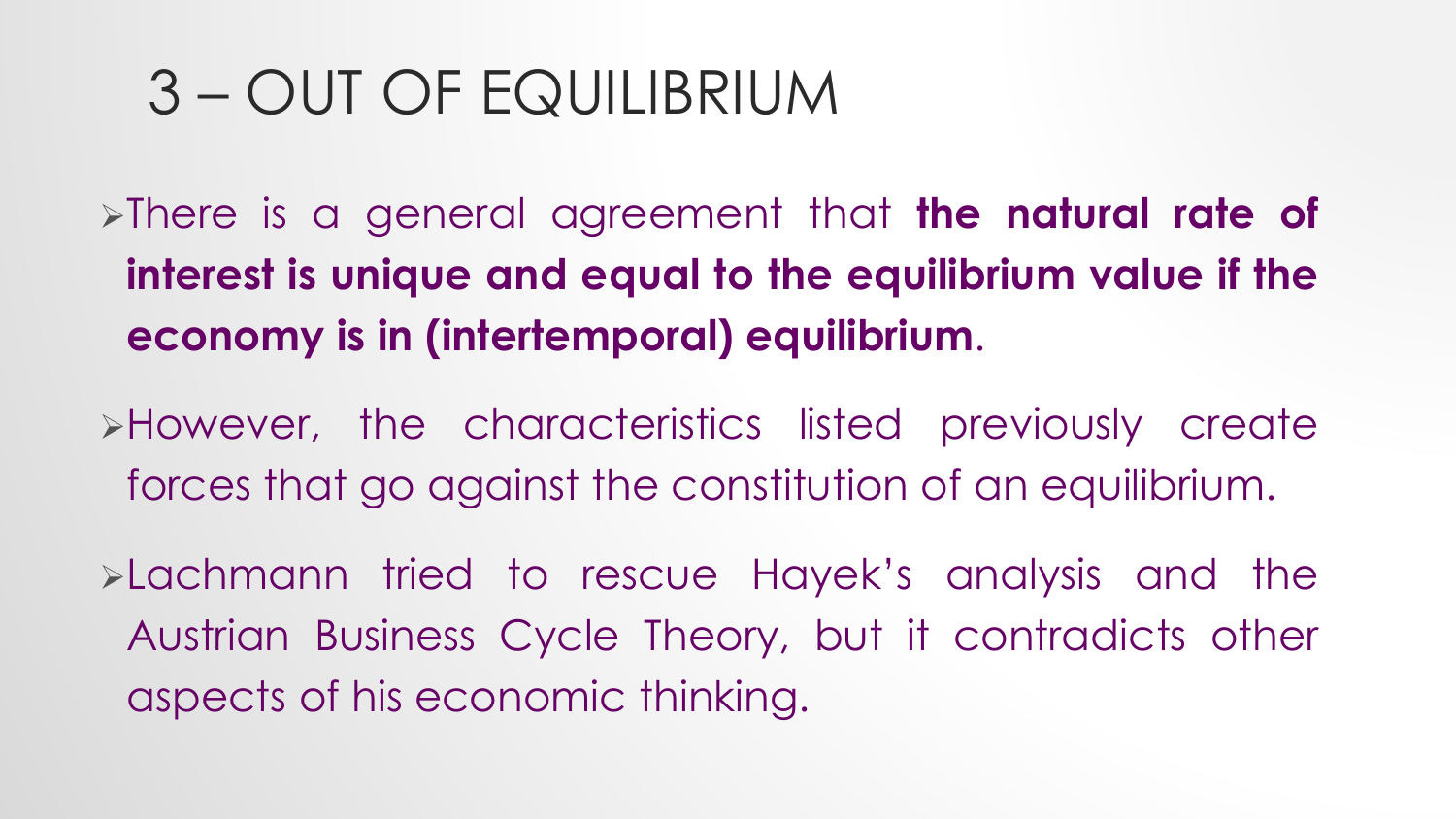$\triangleright$  We list a few issues that arise from the listed points.

- $\geq 1$ ) In a pure barter economy characterised by uncertainty and diverging expectations, the forward prices of various commodities could greatly fluctuate due to the gap between various modes of valuations.
- 2) Furthermore, if agents have heterogenous preferences and expectations, why should they use the same numéraire? Various numéraires (a bit like bimmetalism) make it harder to calculate own-rates of interest.